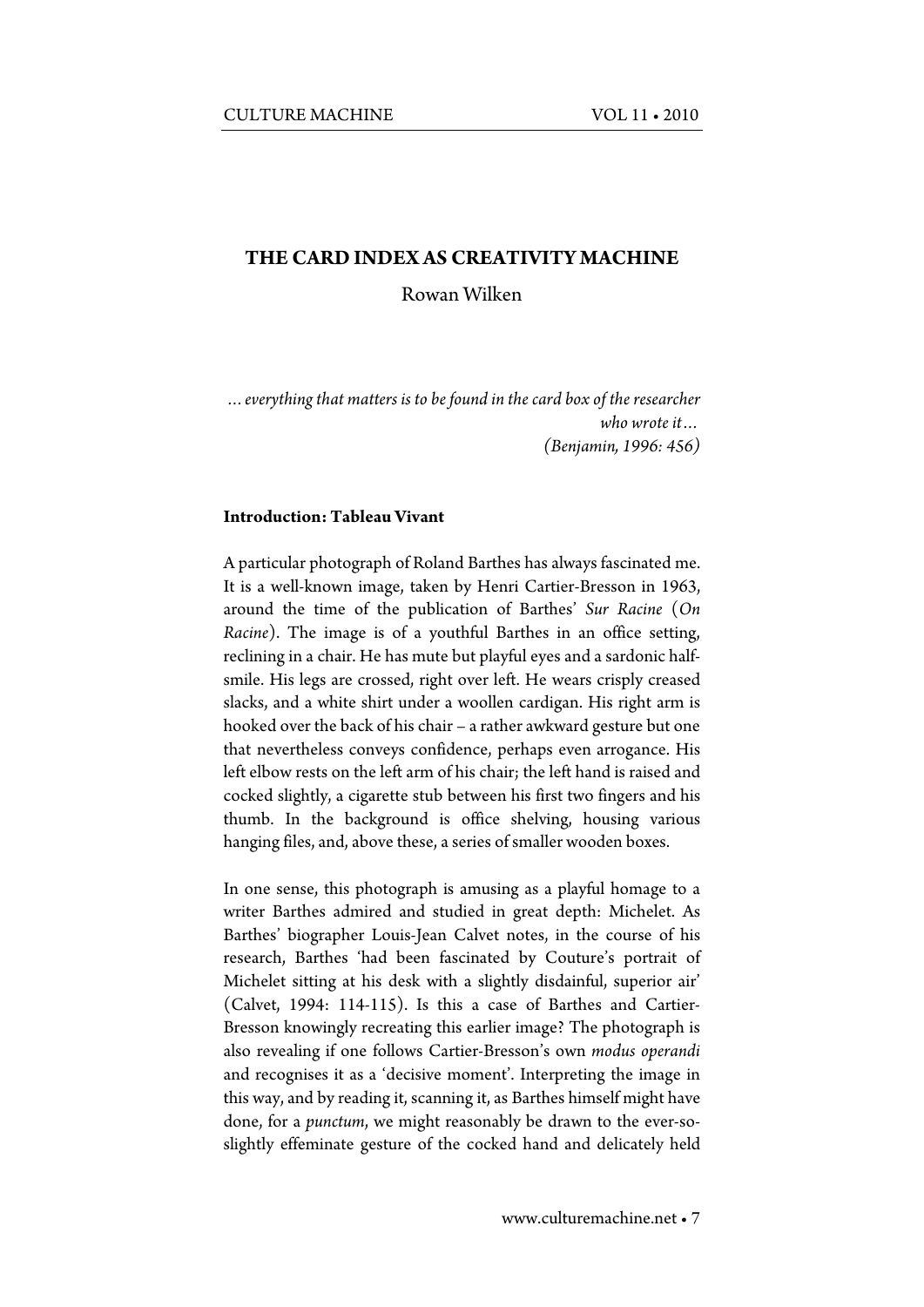cigarette. Alternatively, we might fix our gaze on the half-smile and straight-ahead gaze, which seem to speak a certain bemusement or curiosity on the part of the (famous) subject as he poses for the (equally famous) photographer. There exists a kind of ocular repartee between the unsighted photographer and his subject.

Yet, what interests me in this image is not explained by the *punctum*, for there is nothing which necessarily leaps out to 'sting' in the way that the *punctum* is understood to do. Rather, what takes my attention would ordinarily be attributed to the *studium* of this image. I am speaking here of what appear to be Barthes' *fichier boîte* or index card boxes which are visible on the shelf above and behind his head. On one level, these boxes are banal in the precise sense that they add to the 'reality effect' of the image; they are tools of his trade as a researcher, 'seemingly functionless detail', and included 'because it is there', to signal that 'this is indeed an unfiltered sample of the real' (Mitchell, 1994: 27; Barthes, 1982: 11-17). On another level, however, they can be read symbolically – perhaps even metonymically – as a kind of crucial pictorial 'biographeme'. What I am alluding to here is well drawn out in Walter Benjamin's reflection in his *Moscow Diary* on how we 'grasp' a visual image. 'One does not in any way enter into its space', he writes. Rather, 'It opens up to us in corners and angles in which we believe we can localise crucial experiences of the past; there is something inexplicably familiar about these spots' (Benjamin, 1985: 42). Denis Hollier, in an essay on index card use by Barthes and Michel Leiris, argues that Leiris' use of index cards in writing his autobiography results in 'a secondary, indirect autobiography, originating not from the subject's innermost self, but from the stack of index cards (the autobiographical shards) in the little box on the author's desk' (Hollier, 2005: 39). In a parallel way, I too am interested in a 'secondary', indirect autobiography: that which tells the story of the creative use of index cards, a tale told via an exploration of Barthes' usage, and the shaping role of the index card in influencing his own textual production and the evolution of his thinking on textuality.

Thus, I begin with the description of this photographic scene not in order to present the index card as some kind of fetish object or totem. Rather, this scene serves to usefully introduce the main theme and preoccupation of this paper: the card index as a key, analogue form of creative media. In exploring this theme, I wish to use Barthes' use of index cards as a case study. While Barthes' use of index cards has been documented elsewhere (Krapp, 2006; Hollier, 2005; Calvet, 1994), the general case I wish to make is that, at all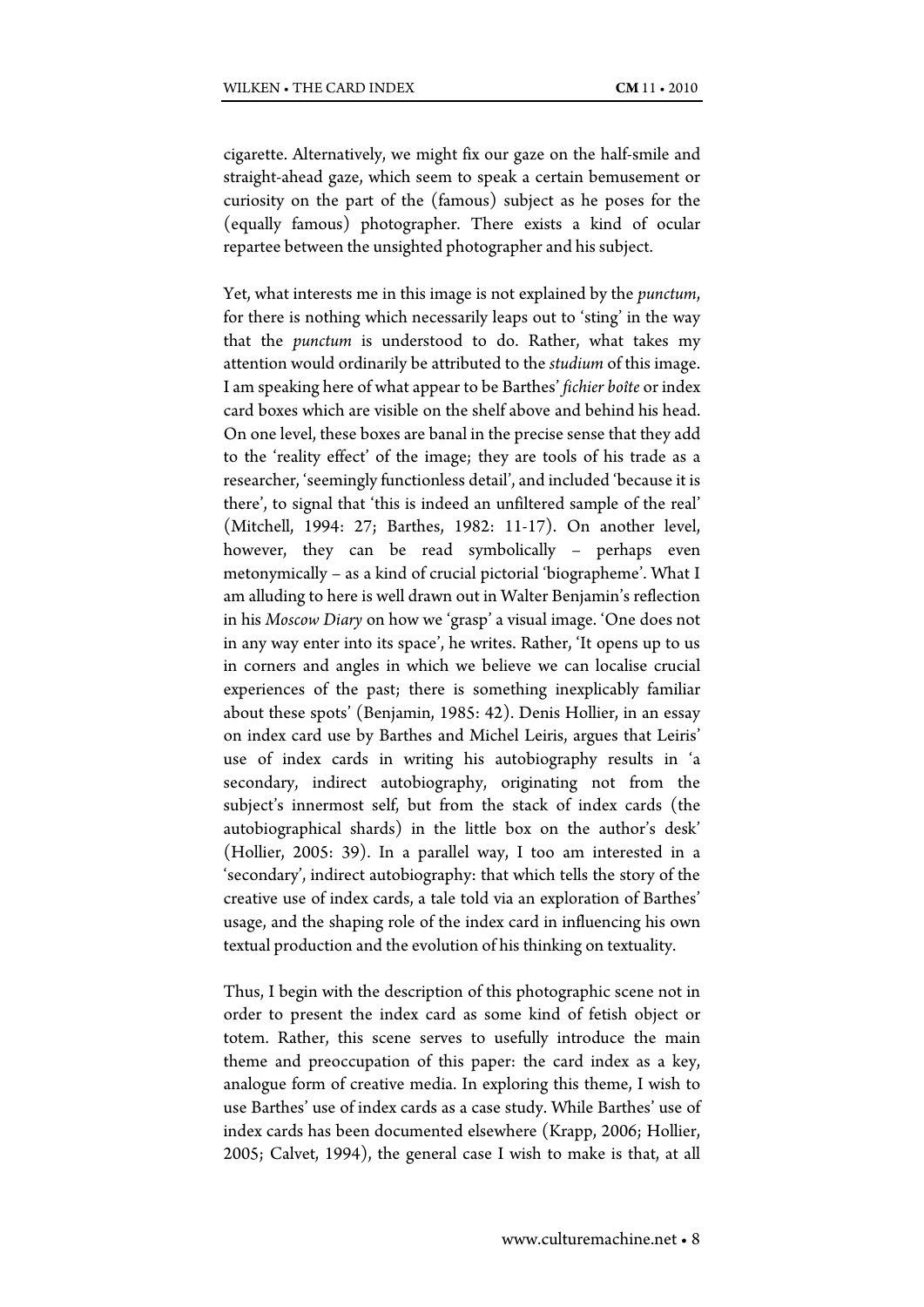levels of his work, the significance of his card index has been understated and that, while part-and-parcel of his usual daily professional activities, they have in fact played a key but largely hidden role in shaping many facets of his intellectual endeavours. More specifically, I want to argue that Barthes' use of index cards moved from operating as an archival device – an *aide-memoire*, on which he transcribed passages from his reading and recorded his thoughts – to operating, increasingly, as an organisational device, a kind of 'creativity machine' that served a crucial function in the very construction of his written texts, and shaped his thinking on textuality and the role and operation of literary criticism.

In this way, I want to extrapolate from the specific case of Roland Barthes to develop a larger, concluding argument: that Barthes' specific usage is illustrative of wider intellectual usage of card indexes as pre-digital creative media; in other words, not just as an archival device, but, crucially, as a key historical technology of *invention*. I intend this last term in the precise sense in which Derrida (1989) understands it, that is, as an oscillation between the performative and the constative, with the former working to disrupt itself (the performative) and the latter (the constative) – or what might be termed the unsettling operation of invention.

# **Historical Precedents: Card Indexes in the Production of Philosophical Thought**

Barthes is by no means the first thinker and writer to maintain a card index. In a remarkable essay on precursors to hypertext, Peter Krapp (2006) provides a useful overview of the development of the index card and its use by various thinkers, including Locke, Leibniz, Hegel, and Wittgenstein, as well as by those known to Barthes and part of a similar intellectual milieu, including Michel Leiris, Georges Perec, and Claude Lévi-Strauss (Krapp, 2006: 360-362; Sieburth, 2005).<sup>1</sup> In constructing this list, Krapp argues that, despite its 'respectable lineage', the card index generally 'figures only as an anonymous, furtive factor in text generation, acknowledged – all the way into the twentieth century – merely as a memory crutch'  $(361)^2$  A key reason for this is due to the fact that the 'enlightened scholar is expected to produce innovative thought' (361); knowledge production, and any prostheses involved in it, 'became and remained a private matter' (361).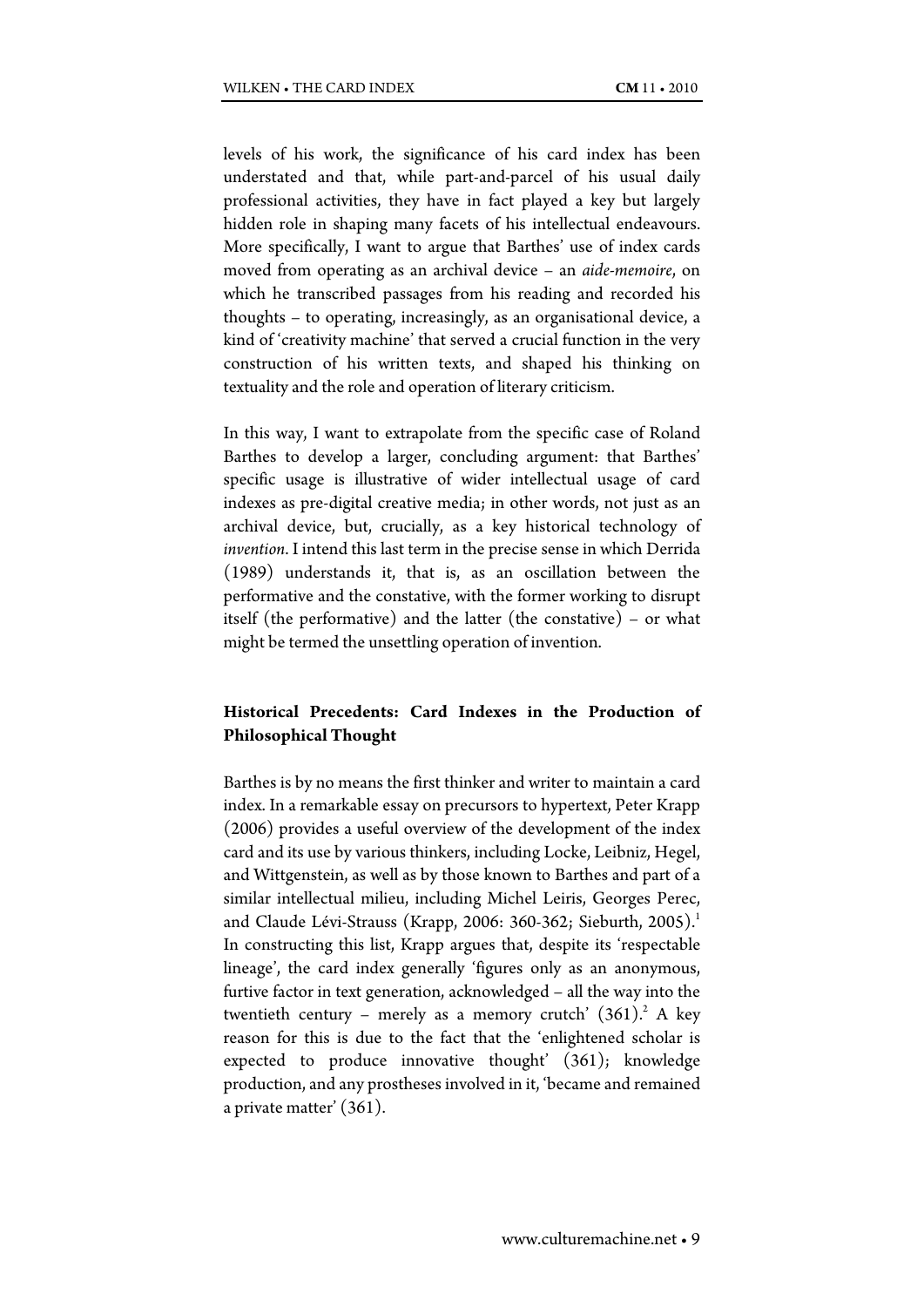With respect to the use of index cards, this all changed with the work practices of Wittgenstein and Lévi-Strauss, where knowledge production and innovative thought are closely entwined. In the case of Wittgenstein, he worked with typescripts and would often cut up the typed text into fragments so he could rearrange the order of the remarks jotted on them (Krapp, 2006: 362; von Wright, 1969). One output generated via this approach was an unpublished typescript of 768 pages (entitled *The Big Typescript*), which was generated by Wittgenstein from his 'Zettel', a box containing over 700 text fragments (or 'scraps') and other loose pages (Krapp, 2006: 362). Walter Benjamin employed a similar technique (Benjamin, 2006, 2007). Such radical compositional approaches contemporaneous with the Surrealist use of montage, but predate Burrough's cut-up-fold-in technique, and 'put[...] the avant-garde claims of hyperfiction to shame' (Krapp, 2006: 362). In the case of Lévi-Strauss, meanwhile, the card index continued to serve in important ways as a 'memory crutch', albeit with a key difference from previous uses of the index as an *aide-memoire*. In Lévi-Strauss' case, what the fallibility of memory takes away, the card index gives back via the workings of chance. As he explains in an interview with Didier Erebon:

> I get by when I work by accumulating notes – a bit about everything, ideas captured on the fly, summaries of what I have read, references, quotations… And when I want to start a project, I pull a packet of notes out of their pigeonhole and deal them out like a deck of cards. This kind of operation, where chance plays a role, helps me revive my failing memory. (Cited in Krapp, 2006: 361)

For Krapp, the crucial point here is that, through his use of index cards, Lévi-Strauss 'seems to allow that the notes may either restore memory – or else restore the possibilities of contingency which gives thinking a chance under the conditions of modernity' (2006: 361).

These examples demonstrate a rich part of the tradition of using index cards as a memory aide and as an experimental organisational device. Indeed, for Krapp, the long-standing use of index cards in creative intellectual labour forms a crucial part of his own attempt to develop what he calls an 'archaeology', or a 'prehistory', of multimedia. It is in this context that Krapp suggests the index card serves as a useful reminder that 'fiction and technology "converge"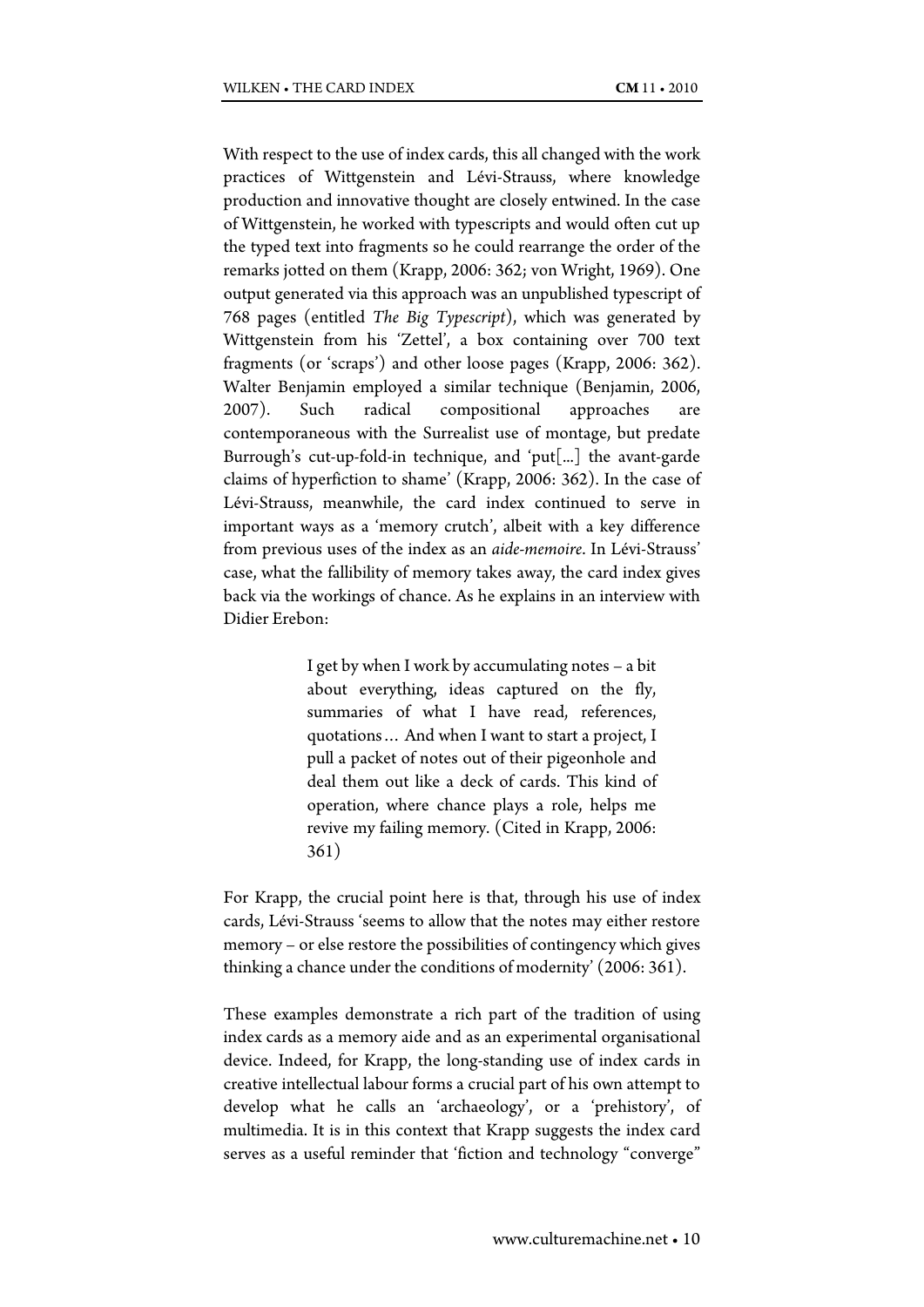long before the age of the personal computer' (2006: 369), and that hypertextual chance and play are part of a long and rich history of textual innovation. It is this tradition of textual innovation (to which we shall return later) that provides a valuable context in which to situate the following discussion of Barthes' own use of index cards.

# **The Card Indexes of Roland Barthes**

Over the course of his intellectual life, from about 1943 until his sudden death in 1980, Barthes built a card index consisting of more than 12,250 note cards – the full extent of this collection was not known until access to it was granted to the manuscript researchers of the Institut Mémoires de l'édition contemporaine (IMEC) in France (Krapp, 2006:  $363$ ).<sup>3</sup> Barthes' use of these cards goes back to his first readin g of Michelet in 1943, which, as Hollier (2005: 40) notes, is more or less also the time of his very first articles. By 1945, Barthes had already amassed over 1,000 index cards on Michelet's work alone, which he reportedly transported with him everywhere, from Romania to Egypt (Calvet, 1994: 113). The filing cards or slips that Barthes inserted into his index-card system adhered to a 'strict format': they had to be precisely one quarter the size of his usual sheet of writing paper. Barthes (1991: 180) records that this system changed when standards were readjusted as part of moves towards European unification. Within the collection there was considerable 'interior mobility' (Hollier, 2005: 40), with cards constantly reordered. There were also multiple layerings of text on each card, with original text frequently annotated and altered.

Much of Barthes' intellectual and pedagogical work was produced using his cards, not just his published texts. For example, Barthes' Collège de France seminar on the topic of the Neutral, the penultimate course he would take prior to his death, consisted of four bundles of about 800 cards on which was recorded everything from 'bibliographic indications, some summaries, notes, and projects on abandoned figures' (Clerc, 2005: xxi-xxii).

By the early 1970s, Barthes' long-standing use of index cards was revealed through reproduction of sample cards in *Roland Barthes by Roland Barthes* (see Barthes, 1977b: 75). These reproductions, Hollier (2005: 43) argues, have little to do with their content and are included primarily for reality-effect value, as evidence of an expanding taste for historical documents. Wider knowledge of Barthes' card index was also disseminated to the general public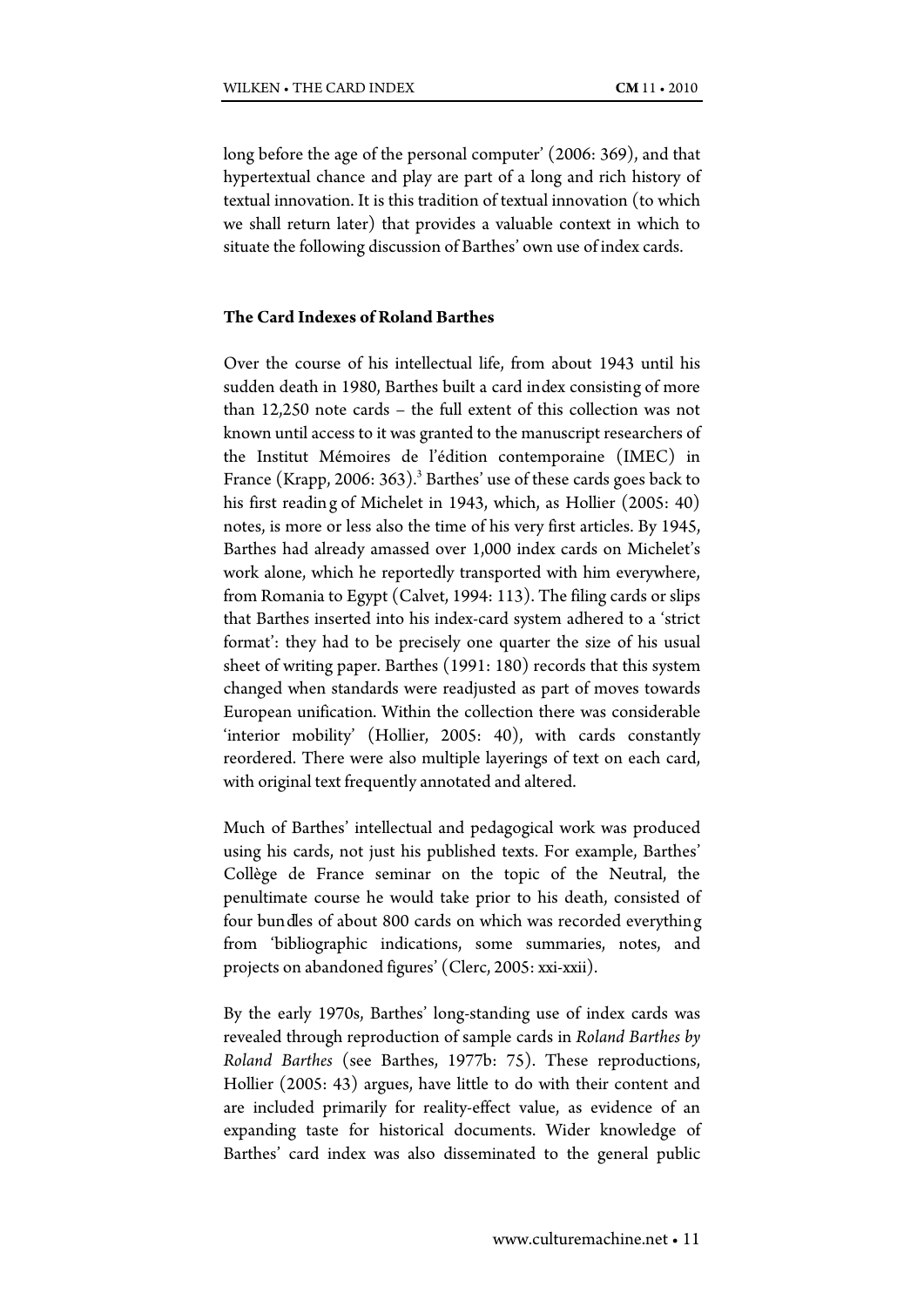through interview. In one notable example, published under the title 'An Almost Obsessive Relation to Writing Instruments', which first appeared in *Le Monde* in 1973, Barthes describes the method that guides his use of index cards:

> I'm content to read the text in question, in a rather fetishistic way: writing down certain passages, moments, even words which have the power to move me. As I go along, I use my cards to write down quotations, or ideas which come to me, as they do so, curiously, already in the rhythm of a sentence, so that from that moment on, things are already taking on an existence as writing. (1991: 181)

This passage is preceded in the interview by a discussion of Barthes' use of typing in which Barthes laments his inability to 'naturalise' use of this mechanical prosthesis, to become so familiar with it that it becomes part of the flow of his writing. What is noteworthy about the above passage, in contrast, is the way in which this other machinic prosthesis – the card index – has nestled successfully in and has become indispensable to his daily rhythms of textual production.

The function that index cards serve in the planning and organisation of his texts is also clear from various accounts of Barthes' work. For instance, Louis-Jean Calvet details the pivotal role played by index cards in the organisation of Barthes' *Michelet*. This book, Calvet argues, is one of the least talked about but most important of Barthes' publications, 'both in terms of the method he employs in it and its form' (1994: 113). A slim volume of just over 100 pages, it took Barthes twelve years to complete and his index cards were key in resolving the final structure and themes of the book. As Calvet explains, in thinking through the organisation of *Michelet*, Barthes 'tried out different combinations of cards, as in playing a game of patience, in order to work out a way of organising them and to find correspondences between them' (113). In this sense, the card index is the quintessential structuralist tool in that it simultaneously combines the paradigmatic (selection) with the syntagmatic (combination) in one mechanism.

*Michelet* itself is book-ended by what Calvet calls 'a kind of instruction manual' (114) for the reader in which Barthes sets out 'directions for use' for how the book is structured and what he sees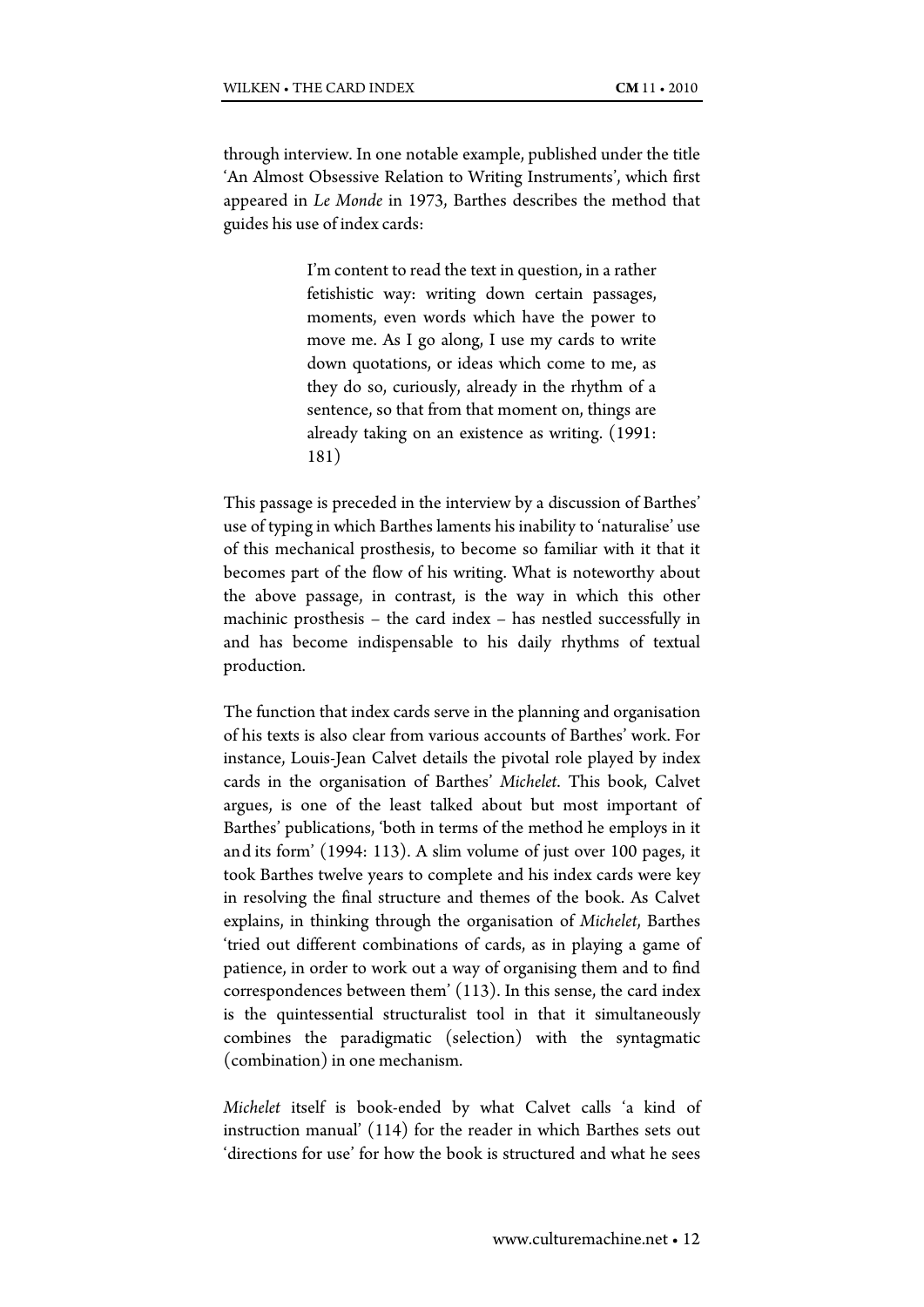as its project. In his words, *Michelet* is an attempt to recover 'an organised network of themes' in Michelet's work (Barthes, 1987a: 3). As Barthes goes on to add at the end of the book, 'Michelet's discourse is a kind of cryptogram, we must make it into a grid, and this grid is the very structure of th[is] work' (Barthes, 1987a: 206). What is evident from this discussion of *Michelet* and the earlier interview excerpt is the way that Barthes used index cards both as an organisational and as a problem-solving tool. In this respect there are clear parallels between Barthes' use of cards and the similar organisational strategies of Wittgenstein and Lévi-Strauss noted above.

Calvet suggests that it is through Barthes' early experiences with using index cards, particularly in organising *Michelet*, that he discovered a research and compositional method which suited him. As Calvet explains, this consisted of Barthes 'writing out his cards every day, making notes on every possible subject, then classifying and combining them in different ways until he found a structure or a set of themes' (1994: 113) which he could proceed to work with.

Like Lévi-Strauss, Barthes was also quite explicit about the role that chance – or what he prefers to call the 'controlled accident' (Barthes, 1991: 182) – played in this organisational process. Barthes remarks:

> In the second part [… of] *Sade, Fourier, Loyola*, for example, chance intervenes only in the initial constructive action of giving a title to each fragment. In *The Pleasure of the Text*, these fragments are chosen according to letters of the alphabet. In the end, each book requires a search for its own appropriate form. (Barthes, 1991: 182)

According to Krapp, admissions like this, along with Barthes' inclusion of facsimiles of his cards in *Roland Barthes by Roland Barthes*, are all part of Barthes 'outing' his card catalogue as 'coauthor of his texts' (Krapp, 2006: 363). The precise wording of this formulation – designating the card index as 'co-author' – and the agency it ascribes to these index cards are significant in that they suggest a usage that extends beyond mere memory aid to form something that is instrumental to the very organisation of Barthes' ideas and the published representations of these ideas.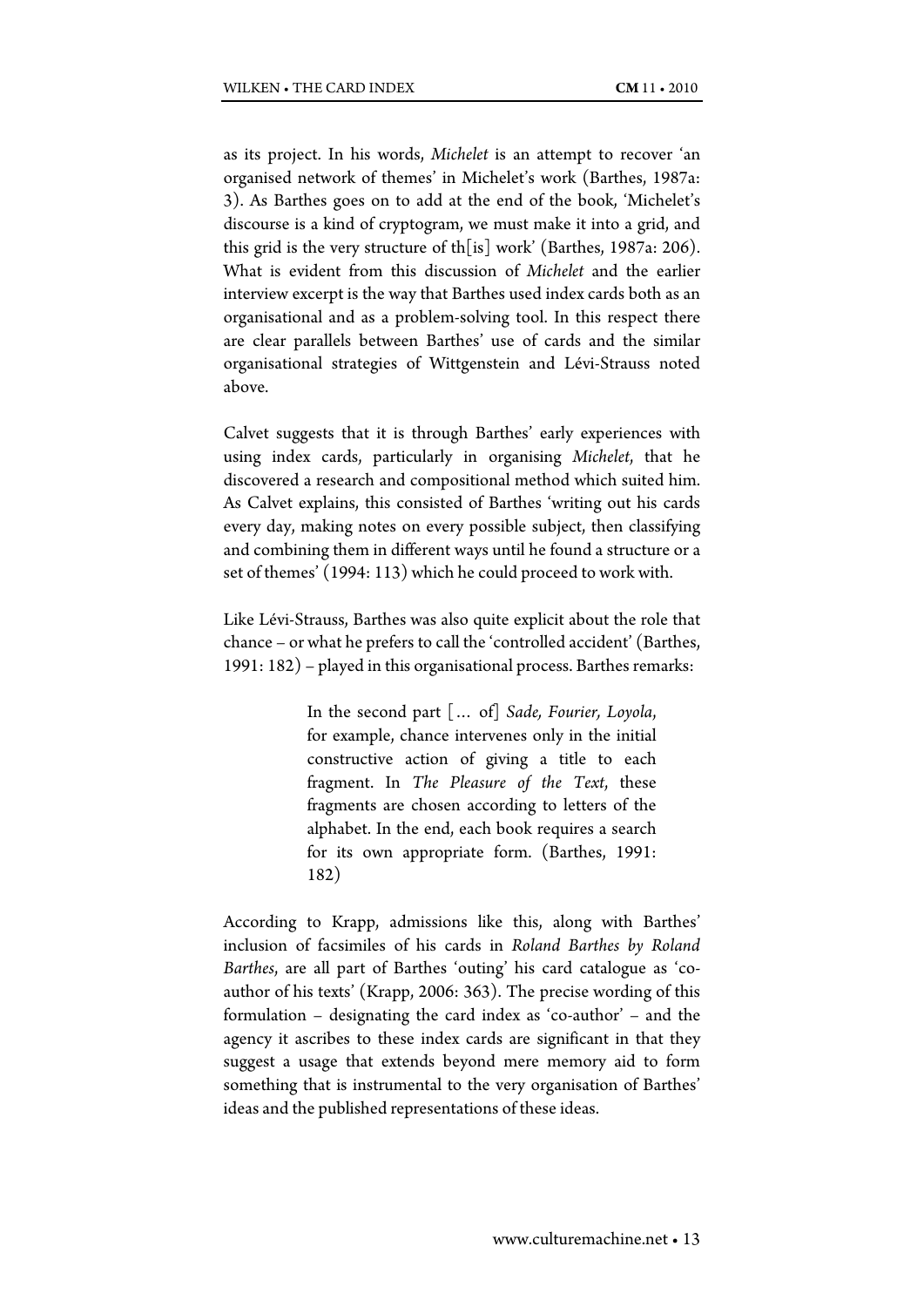In order to tease out the full implications of this more active understanding of the card index, it is first necessary to give consideration to what Hollier calls Barthes' 'signature form': the 'discontinuous'.

#### **The (Non-Totalisable) Fragment**

Underlying Barthes' enduring concern for the discontinuous, as many critics have noted (Bensmaïa, 1987; Mellamphy, 1998; August, 1981), was his deep and abiding interest in the concept of the fragment. Central to the work of Barthes – and the work of his contemporaries, such as Maurice Blanchot – is a particular understanding of the notion of the fragment, in Bensmaïa's words, as 'non-totalisable' – that is, the fragment that stands alone, that does not, when joined with other fragments, form a coherent whole. For instance, in one textual fragment in *Roland Barthes by Roland Barthes*  which addresses the role of the fragment, Barthes writes, 'Not only is the fragment cut off from its neighbors, but even within each fragment parataxis reigns' (1977b: 93). Similarly, Blanchot remarks that, 'fragments are written as unfinished separations' (1995: 58):

> Fragments, destined partly to the blank that separates them, find in this gap not what ends them, but what prolongs them, or what makes them await their prolongation – what has already prolonged them, causing them to persist on account of their incompletion. (58)

Consistent across both these descriptions is an understanding of the fragment as an autonomous unit that not subsumable within a greater whole.<sup>4</sup>

The full implications of this particular (and perhaps counterintuitive) approach to conceiving of the fragment have been explored at length in a 1998 essay by Dan Mellamphy. In this essay, Mellamphy underscores the need to resist thinking of the fragment as part of a larger whole. 'The fragment as fragment', he writes, 'is eternally unfinished – it is never *whole*, nor (following this very logic) a *part* of any given *whole*' (Mellamphy, 1998: 92 – original emphasis). Mellamphy urges instead that we think of the fragment as '*apart from* a part, and therefore as wholly distinct from the whole (of which the part is a part) as well' (83 – original emphasis). The 'fragment as fragment', he declares, 'escapes the logic … of *part* and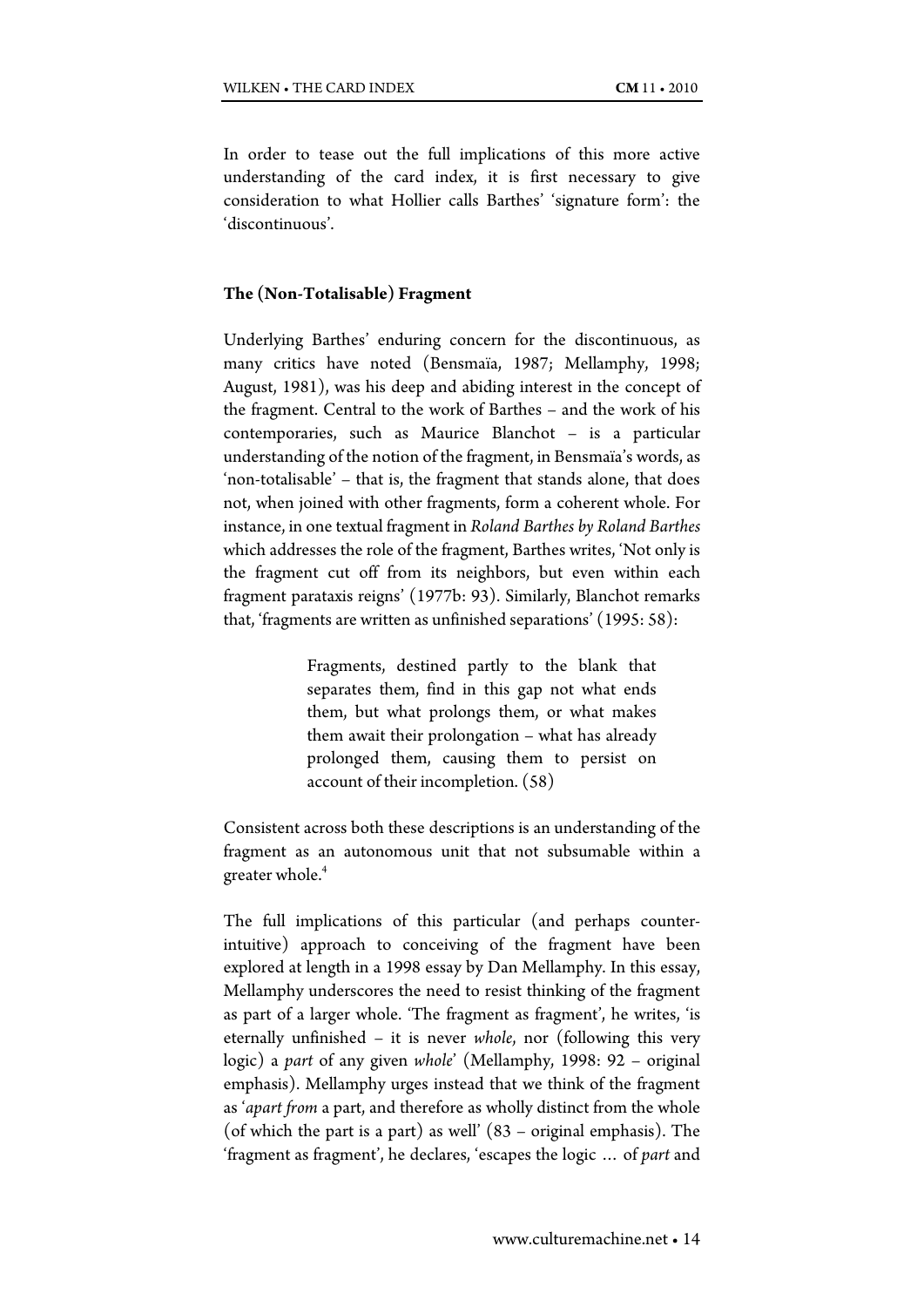*whole* (83 – original emphasis). Instead, the fragment 'breaks off, breaks up, ruptures, shatters' (84). Conceiving of the fragment in this way requires both a reorientation of our thinking and a leap of faith. This is because the 'the experience of the fragment as fragment', according to Mellamphy, 'is the experience of the eternal return of the unfinished, of the incomplete, of the abandoned' (85). In developing this reading of the fragment, Mellamphy extends beyond a consideration of its textual implications to develop what might be described as an 'ethics' of the fragment. 'To think the fragment', he writes, 'is to think [that] which overcomes, overturns, overtakes stratified organisations and subject-formations' (85). In this respect, Mellamphy's essay is ultimately a call-to-arms of sorts, an encouragement to treat seriously what he (after Blanchot) calls the 'fragmentary imperative' (91): the need to 'think the fragment' as 'the state of being of becoming … of the *return to* or *turn to* … the unfinished' (85 – original emphasis).

It is beyond the scope of the present article to develop the wider epistemological, ontological and ethical dimensions that Melamphy sees as carried by the 'fragmentary imperative' of the 'nontotalisable' fragment. While these extensions are important, the primary aim here is to explore how Barthes uses the notion of the 'non-totalisable' fragment in his own work, and how this ties in with a discussion of his use of index cards.

In his delicately argued book-length study of the Barthesian essay, Bensmaïa (1987) situates the 'non-totalisable' fragment at the very heart of Barthes' intellectual endeavours and argues that it plays a crucial role in the development of his thinking on textuality and writing, particularly from  $S/Z$  onwards.<sup>5</sup> Bensmaïa argues that Barthes' critique of the traditional relationship of writer and readercritic led him to refuse 'any idea of mastery' and, with this, to reject 'both the notion of the system and the classical norms of textual composition' (Bensmaïa, 1987: 31).<sup>6</sup> This refusal is expressed clearly in *Roland Barthes by Roland Barthes*, where Barthes declares: 'No more anguish of "schema", no more rhetoric of "development", no more twisted logic, no more dissertations!' (1977b: 147). In desiring an alternative to these things, it is suggested that Barthes became increasingly interested in the 'economy of the fragmental text', and with how the fragmental text might serve (in Bensmaïa's words) as 'the "matrix" of all genres' (xxvii). We get a clear illustration of such deliberations in the following passage from *Writer Sollers*, in which Barthes touches on the inadequacies of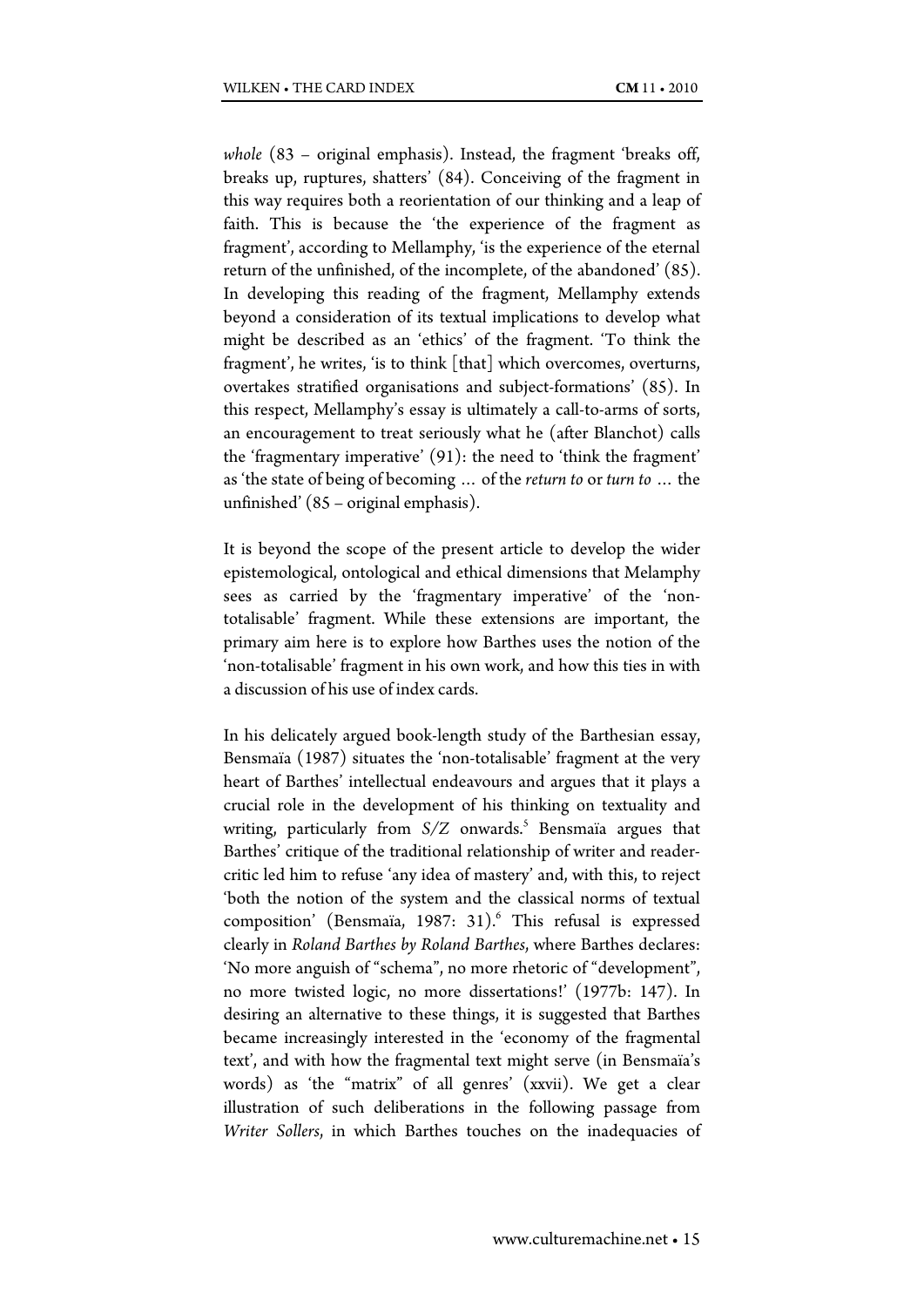traditional literary criticism, inadequacies that are exposed in his attempts at a critical reading of Sollers' novel *H*:

> How do you write an article of literary criticism? You read the book through, you make notes, you make a plan, and you write. Here, this isn't the right way. *H* takes you to the limit of commentary. It doesn't allow 'the general idea'. Hence the fragments with which I am presenting you. They alone, it can be hoped, will prevent the production in the commentary of this 'fantasma of unity' that *H* precisely sets out to dissolve. (Barthes, 1987b: 84)

Here Barthes is gesturing towards the idea of the text 'as a space of many voices, of quotations drawn from many discourses' (Moriarty, 1991: 122) – as Barthes writes in 'From Work to Text', 'the discourse on the Text should itself be nothing other than text' (1977a: 164). Barthes is also drawing attention to the idea that the practice of writing text is one that is 'generated from [nontotalisable] fragments outside established classifications which refuse a fixed center or totalizing scheme' (Richman, 1987: xi). Both these tactics are crucial components within Barthes' attempt to construct a 'critique of metalanguage', which, it has been argued, he 'deemed crucial' to his developing theory of textuality (Mowitt, 1992: 134).

In this context Bensmaïa argues that *S/Z* constitutes a crucial text in the development at the time of Barthes' thinking on, and strengthening commitment to, the fragment and the fragmental text. Bensmaïa describes *S/Z* variously as marking a turning-point, as a 'privileged instrument', a critical 'rehearsal', and a 'commentary on the "ideal text"' that, he suggests, Barthes systematically and consistently put into practice following the publication of *S/Z* (1998: xxvii). All of the major books that were to follow – *Sade / Fourier / Loyola* (1997), *The Pleasure of the Text* (1975), *Roland Barthes by Roland Barthes* (1977), *A Lover's Discourse* (1990), and *Camera Lucida* (1993) – are texts that are 'plural' and 'broken', and which are 'constructed from non-totalizable fragments and from exuberantly proliferating "details"' (Bensmaïa, 1987: xxvii-xxxviii). In all of the above cases the fragment becomes the key unit of composition, with each text structured around the arrangement of multiple (but non-totalisable) textual fragments.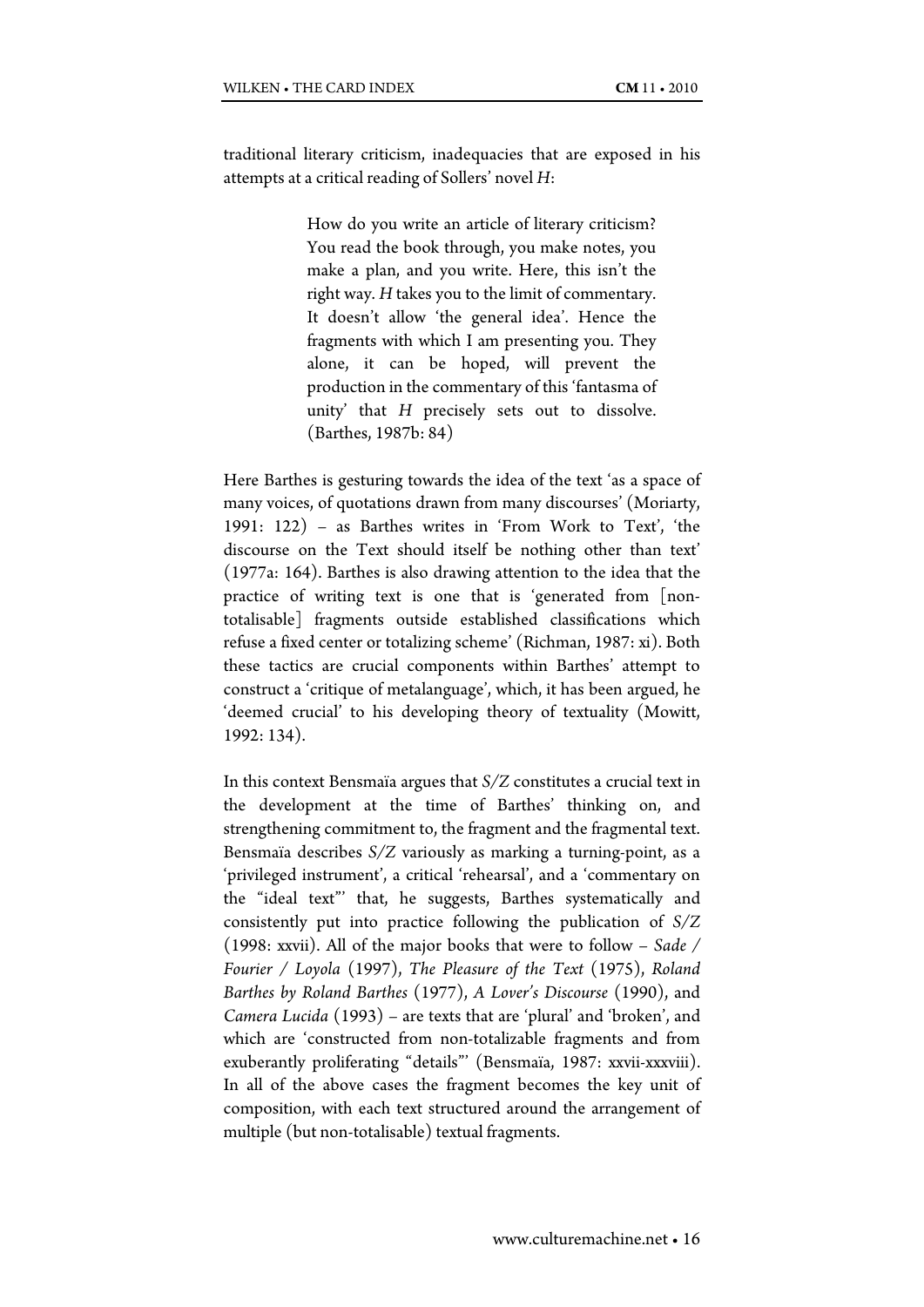Yet, in embracing the fragmental text in his later works, Barthes was also clearly aware of the compositional difficulties associated with it: in *Roland Barthes by Roland Barthes*, for example, he asks, 'What is the meaning of a pure series of interruptions?' and 'If you put the fragments one after the next, is no organization possible?' (1977b: 94). In spite of this apparent self-reflexivity, for all intents and purposes these are largely rhetorical questions. Barthes is clear that, 'from start to finish … fragments remain fragments' (Bensmaïa, 1987: 35) and that 'parataxis reigns' (Barthes, 1977b: 93). As Bensmaïa (1987: 40) asserts, the very essence of the fragment is to be self-sufficient; its economy, its method is that of 'abrupt, separated, broken openings' (Barthes, 1977b: 94).<sup>7</sup>

Importantly, the logic of the non-totalisable fragment also pervades and underpins many of the concepts and devices Barthes draws on in the course of his textual analyses. For instance, the non-totalisable fragment is evident in his concept of the *scriptible* text as one that insists on 'plurality, heterogeneity, non-totality' (Moriarty, 1991: 128) and which allows for 'a multiplicity of critical languages … without according any one precedence over the others' (139). It is even more obvious in *S/Z*, where Barthes develops the concept of *lexias* as 'contiguous fragments' or 'units of reading' that 'will not then be regrouped [and] provided with a metameaning' (Barthes, 1991: 13-14).

#### **The Card Index and Textual Theory**

Having outlined Barthes' commitment to the non-totalisable fragment, and the way this commitment pervades many of the key theoretical concepts he developed, I wish to return to the card index and to Barthes' use of it as a device for textual production. I want to suggest that it is not at all difficult to discern in these theories and concepts of his the imprint of his card index. For instance, it is possible to view Barthes' concept of the *lexia* as an almost literal translation of his own use of index cards for recording various 'units of reading' and other ideas and associations. Here, however, the organisational function is downplayed insofar as the actual ordering of the lexemes in *S/Z* is dictated by the structural sequence of Balzac's story. Nevertheless, what becomes clear is that, by the time of *S/Z*, Barthes' card use appears to have undergone a transformation from a mnemonic and problem-solving tool to a crucial *critical* device, a transformation that is crystallised in the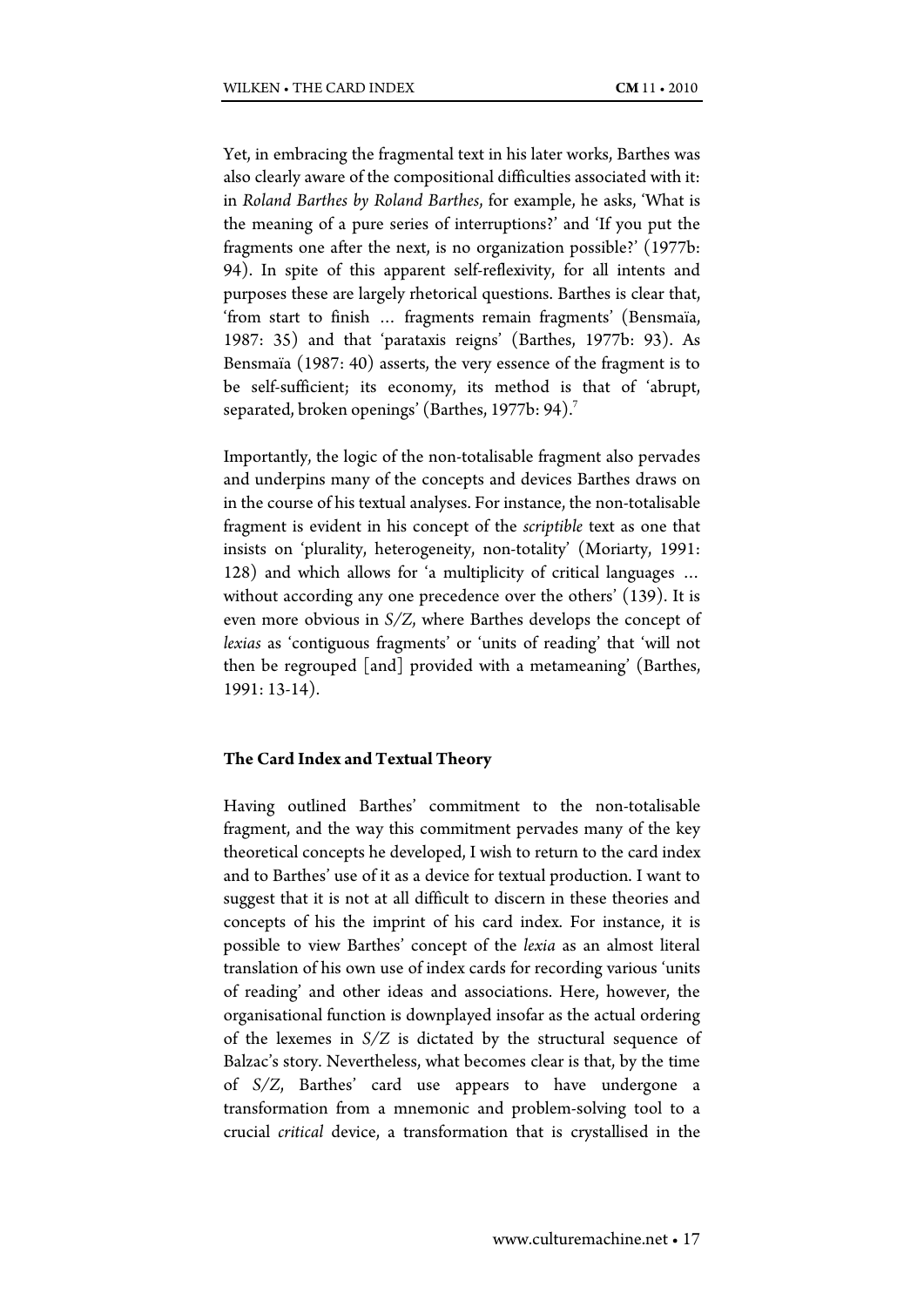concept of the *lexia*. In this sense, the index card serves as both example and facilitator of the concept of the *lexia*.

The imprint of Barthes' card index is also felt in his concept of *scriptible* texts. Moriarty describes these as texts combining 'multiple networks of meaning, many points of access, of which none would have priority over the others, so that meaning would be ultimately undecidable' (Moriarty, 1991: 119). It is an understanding that also mirrors the inner workings of the card index itself: as Denis Hollier points out, as a filing system, the card index is 'indefinitely expandable, rhizomatic (at any point of time or space, one can always insert a new card) [and …] its interior mobility allows for permanent reordering' (Hollier, 2005: 40). In a related vein, Thody states that texts, in the sense in which Barthes employs the term, 'do not contain a solid centre of guaranteeing truth' (1977: 2). Rather, they work 'by setting into motion an infinite interplay of ideas in the mind of the reader' (2). This idea similarly describes the precise way that Barthes (and Levi-Strauss, for that matter) drew on the card index for inspiration and as a creative, organisational and freefloating or flexible device in textual production.

The argument put forward here, in short, is that Barthes' index cards (and the larger card indexes from which individual cards are drawn) can be read as a kind of 'tutor text', a form of instruction by example, for the sorts of theoretical reorientations that Barthes was attempting in developing his theories of textuality, and in resolving the critique of the textual object with textual performance (Hollier, 2005: 42).

To this point I have suggested that Barthes' use of index cards is significant on two levels. On one level they operate as a key compositional device employed in the construction of his texts. On another level, they can be read as a precursor to  $-$  or 'tutor text' in  $$ the development of his thinking on textuality and criticism. Beyond this again, on a third level, the full significance and impact of Barthes' card index on his engagement with the notion of the nontotalisable fragment, the process and purpose of literary criticism, and his development of specific theoretical concepts, can be productively understood by situating his card index use in the context of French intellectual avant-gardist invention (Lash, 1990: 264; Gasché, 1994). Derrida argues that invention is a process that operates between two poles. At one end is the performative, which involves 'producing, instituting, transforming', and, at the other end, is the constative, which involves 'discovering or unveiling, pointing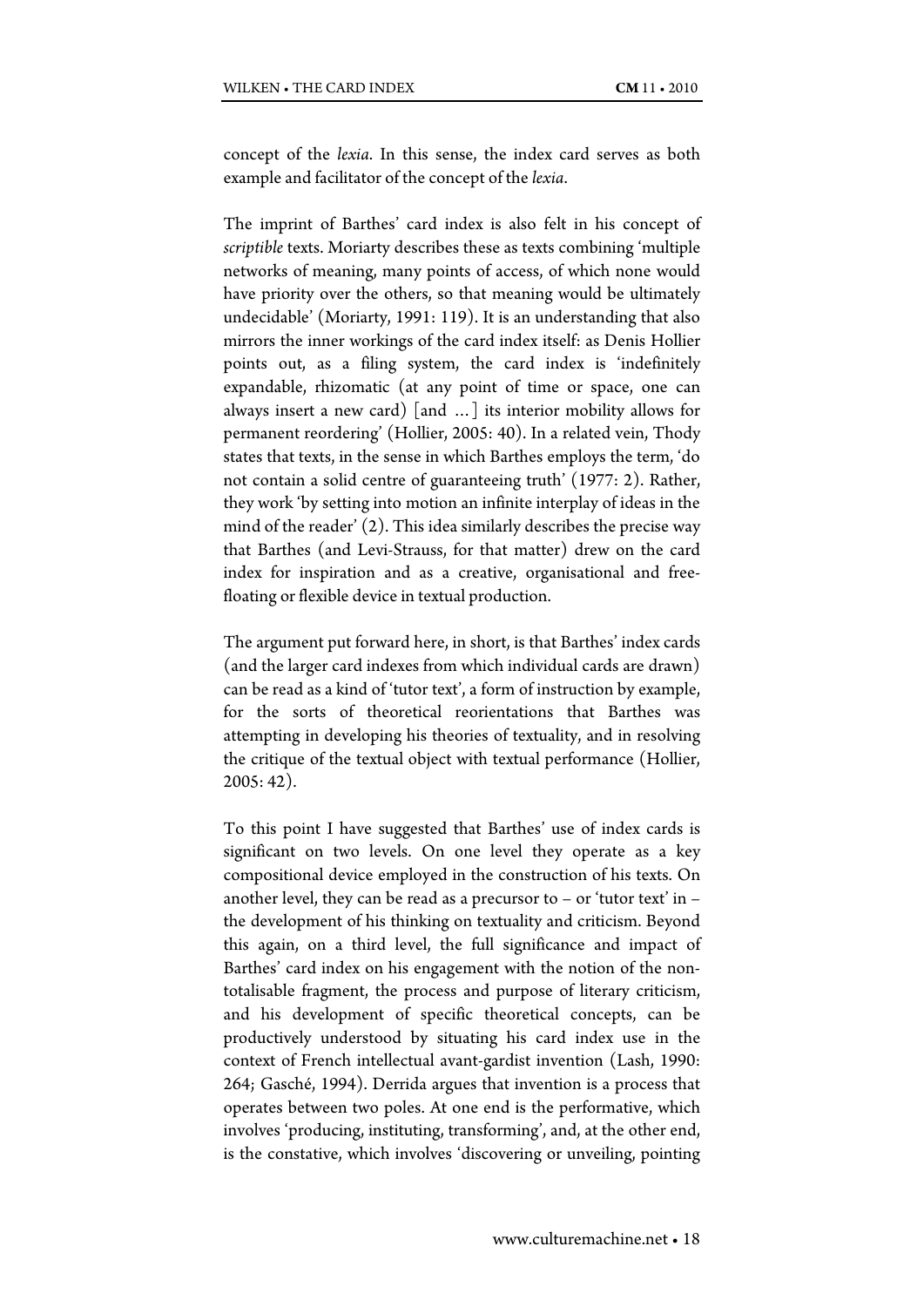out or saying what is' (Derrida, 1989: 33-34). Within these two poles, Derrida argues,

> The infinitely rapid oscillation between the performative and the constative, between language and metalanguage, fiction and nonfiction, autoreference and heteroreference, etc., does not just produce an essential instability. This instability constitutes that very event … whose invention disturbs normally, as it were, the norms, the statutes, and the rules. (1989: 34-35)

Relating this conceptualisation of invention to his own interest in deconstruction ('deconstruction is inventive or it is nothing at all', 42), Derrida suggests that it is not enough for the performative to perform. The performative aspect of invention, he insists, must continually 'unsettle the performative and of whatever distinguishes it comfortably from the constative' (61).

Barthes' use of his card index, I want to suggest, can be viewed as inventive in the precise sense in which Derrida means it: as an oscillation between the performative and the constative and where the former (the performative) is continually working to unsettle itself and the latter (the constative). In Barthes' case, at the heart of this process, this movement, and 'mediating' the unsettling oscillation between the two poles, is his card index. Writing on structuralism, Barthes (1972b) states that 'the goal of all structuralist activity, whether reflexive or poetic, is to reconstruct an "object" in such a way as to manifest thereby the rules of functioning (the "functions") of this object'. This insight can be applied to the 'object' of critique (such as Michelet's *oeuvre*) as well as to the *critique as 'object'* (such as Barthes' own *Michelet*). In the latter case, as in much of his published work, Barthes doesn't just perform critique; he works to unsettle the performance of critique through performance, especially via his creative engagement with the fragmental text – an engagement, as I have argued above, which is very much shaped by his own card index use.

This concludes my examination of Barthes' engagement with index cards. In the final section to follow, I want to draw from this examination of Barthes' own use of the index card to consider some of the wider implications of the index card as a particular form of creative media.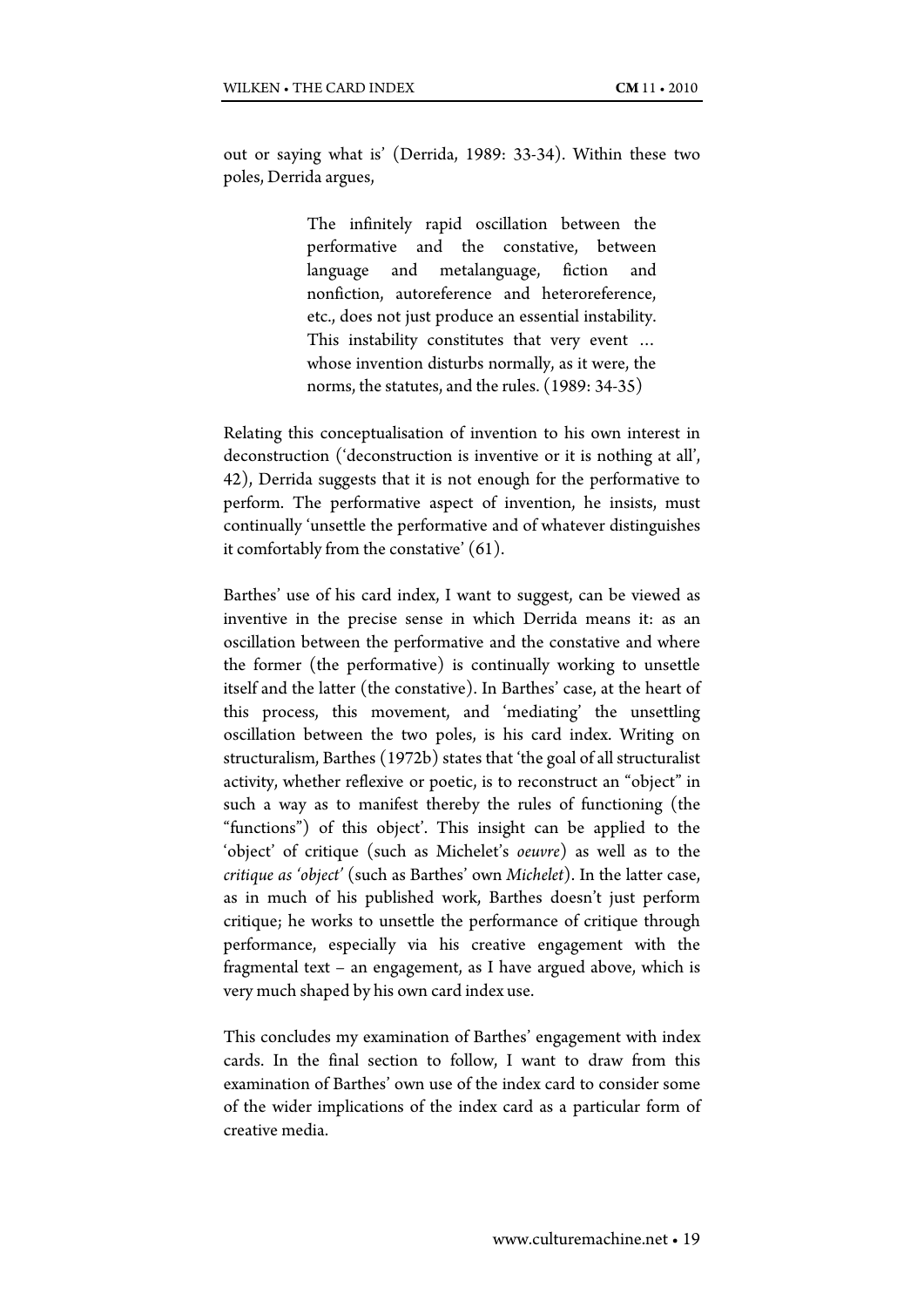## **The Card Index as Creativity Machine**

In a remarkable German study of 'the media-technological conditions of files and recording devices', Cornelia Vismann (2008: xii) distinguishes files according to different forms of action (xiv). These include transmission, storage, cancellation, manipulation and destruction (xiv; see also Derrida, 1996). What is underplayed in Vismann's account of files, however, is the crucial act of *creative* production associated with file use. This, I wish to assert, is a key feature of contemporary, critical engagement with the card index as a specific file type.

In Barthes' case, as we have seen, there is a strong engagement with the index card as a form of creative production. From his writing of *Michelet*, and in his *Le Monde* interview declarations, to the production of *S/Z* and the texts which follow this, there is an evolving use of the card index from an organisational and problemsolving device to something more akin to a 'creativity machine' that exerts a distinct shaping influence on the very development and trajectory of Barthes' theories of textuality and overall philosophical outlook.

The machine metaphor of the 'creativity machine' is an appropriate one in this instance insofar as it already appears in a number of places in the available literature on Barthes. For instance, in a discussion of the fragmentary, discontinuous nature of Barthes' later writing, Bensmaïa refers to the Barthesian essay as an 'open-ended, interminable writing machine' (1987: xix). The value of this metaphor has also been recognised in critical examinations of structuralist theory.<sup>8</sup>

Barthes even employs the term 'writing machine' as a heading for one textual fragment in *Roland Barthes by Roland Barthes* (1977b: 110), which forms the only explicit evocation of a 'machine' in Barthes' writing. In this fragment, which consists of two short paragraphs, Barthes considers an earlier essay of his, published in his 1963 *Critical Essays*, on the seventeenth century French writer La Bruyère, and his focus in this earlier essay on the rhetorical pair of metaphor/metonymy. Barthes' reflection is a kind of reminiscence about what he proposed back in 1963 regarding the 'power of saying something' (Barthes, 1977b: 110). This 'power' resides in the coupling of the rhetorical pair, which Barthes links consequentially to the work as it proceeds (via 'conceptual infatuations, successive enthusiasms, perishable manias' – 110) and the advancement of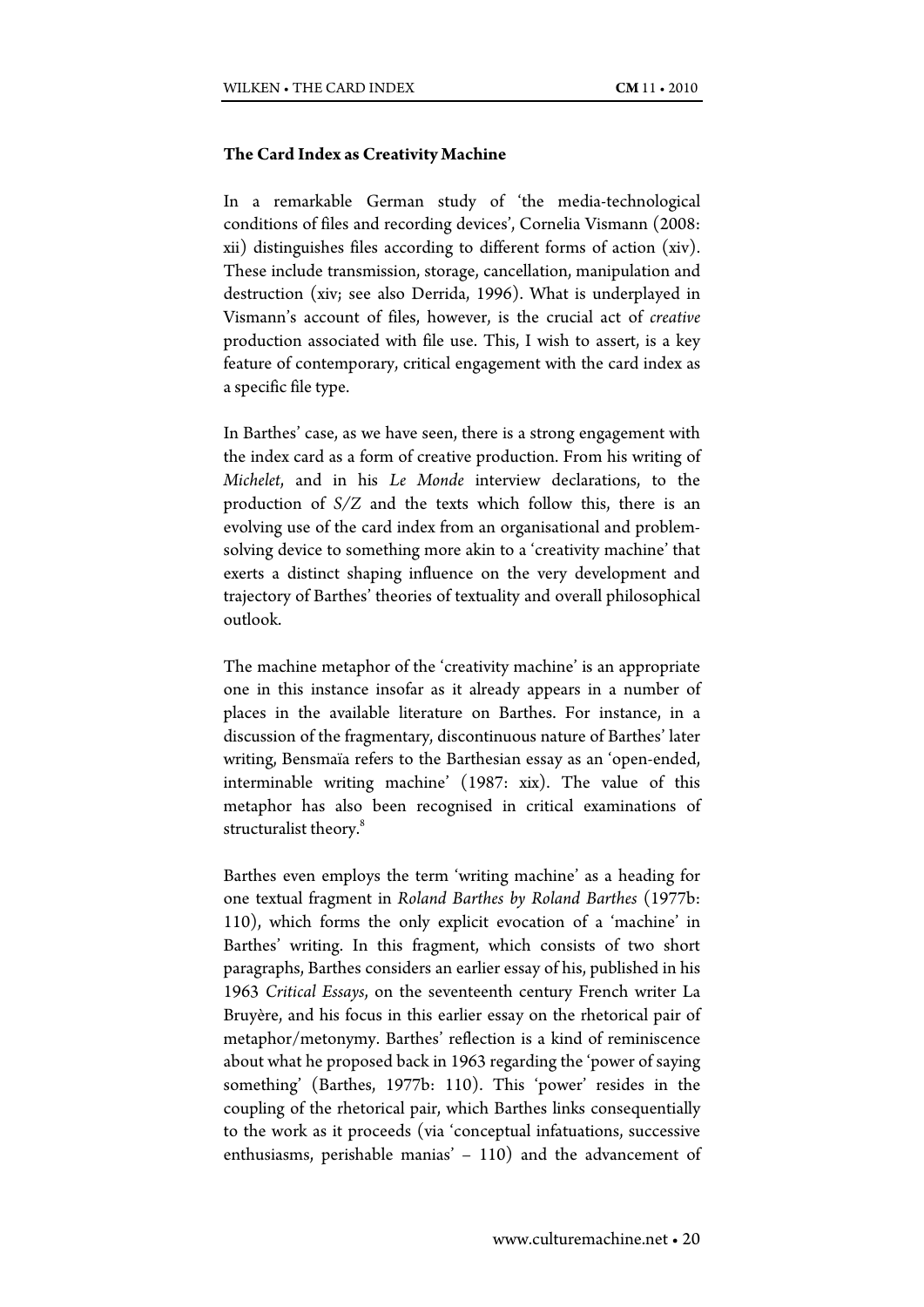discourse (via 'little fates, by amorous fits' – 110). For Barthes, power and its fitful advancement, it would seem, constitute 'the writing machine' (110).

Given the 'creative media' theme of this special issue of *Culture Machine*, there is also value in thinking about and extending the applicability of this concept of 'the writing machine' to index cards as they fit within contemporary media discourse, especially as it is has been developed within German media studies. As Eva Thorn explains, in the eyes of a number of German media theorists, '"media studies" seems to lack a consensus about its field and/or its object of study. Doors and mirrors, computers and gramophones, electricity and newspapers, television and telescopes, archives [and index cards] and automobiles … – all these highly disparate objects and phenomena fall into media studies' purview' (2008: 7-8). Quoting Friedrich Kittler, Thorn explains that the aim of such an allencompassing approach to media is to focus on the 'networks of technologies and institutions that allow a given culture to select, store, and process relevant data' (cited in Thorn, 2008: 7). As a result, Thorn argues, 'media are not only the conditions of possibility for events – be they the transfer of a message, the emergence of a visual object, or the re-presentation of things past – but they are in themselves events: assemblages or constellations of certain technologies, fields of knowledge, and social institutions' (8). This conception of media as both enabler and actualisation of events is precisely how index cards as creative media are understood here.

In developing the idea that the card index constitutes a 'creativity machine' (in the realisation of/as 'events'), my emphasis on *creativity* over *writing* is quite deliberate and permits a more expansive and productive understanding of the possibilities that are afforded by the card index. In Barthes' case, for example, as Calvet and Krapp have noted, his card index served a crucial role in the organisation, formal resolution and the 'authoring' of his texts. In these ways, it is possible to view the card index as a corollary of Espen Aarseth's (1997) notion of 'cybertexts' – a term bridging paper-based and screen-based texts – as 'textual machines' that 'share a principle of calculated production'. Furthermore, combinatorial logic dictates that the card index is also the wellspring of creativity insofar as it permits expansive possibilities for future intellectual endeavours (see Hollier, 2005: 40; cf. Krapp, 2006: 367).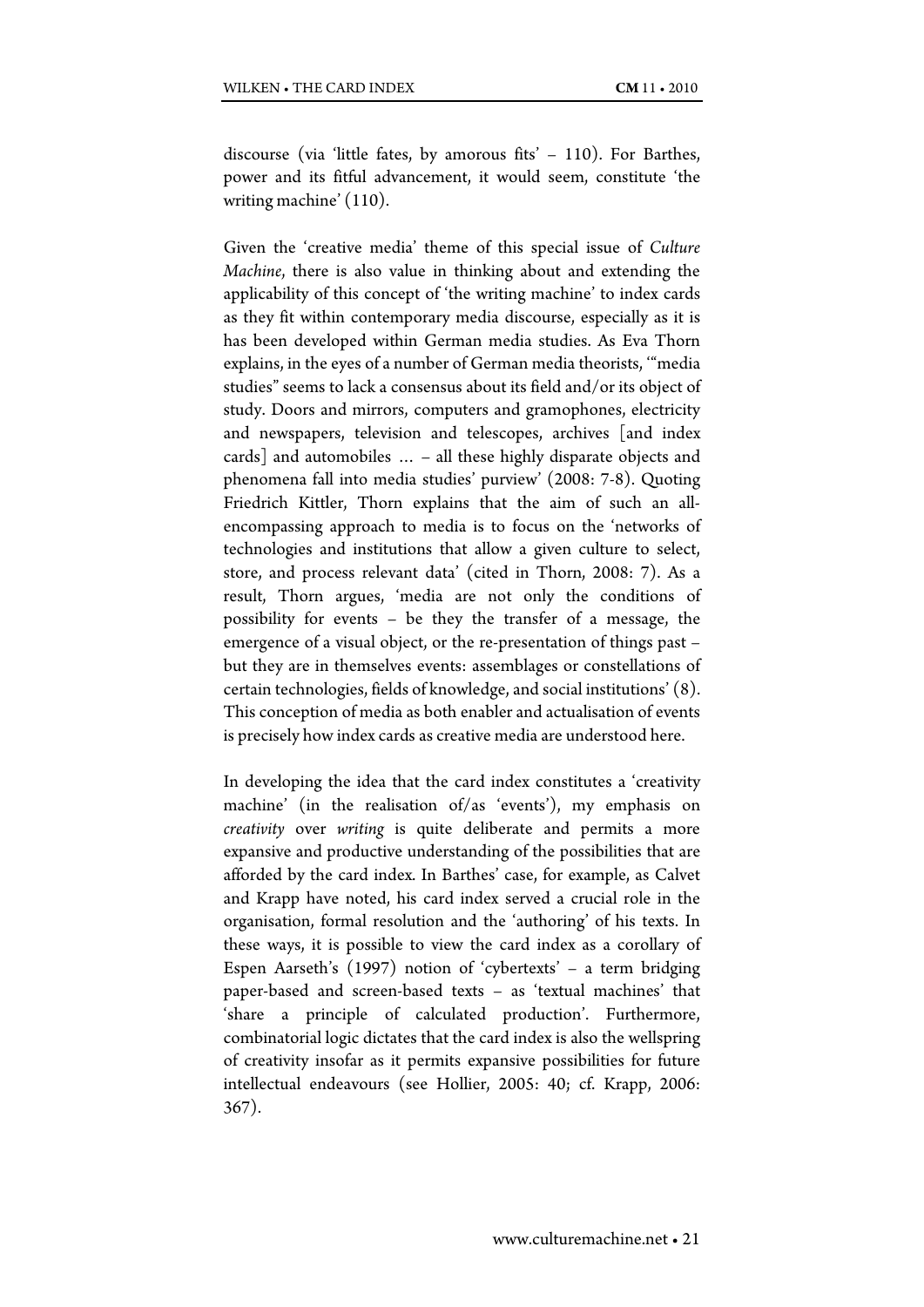Thus, the general claim I want to make about index cards as a technology is that they are much more than mere tool. Rather, they are, more fully, a 'creative agent' in the process of knowledge production. This is an understanding that is now familiar to us in relation to technologies such as the computer. As Derrida writes of the computer, 'I don't feel the interposition of the machine as a sort of progress in transparency, univocity, or easiness. Rather, we are participating in a partly new plot' (2005: 21). However, the role of technology as creative agent is less evident to us in relation to older technologies, such as the index card. This is despite the fact that it functions as such in a variety of different ways in relation to textual organisation, composition and authorship. In the space that remains, I wish to tease out this idea of the index card as a creative agent in knowledge production by returning to reconsider the issue of the index card as an archival or 'mnemotechnical' device.

As an archival technology, the index card is creative in the basic sense that it contributes to the production of something new. This fundamental understanding of creative production is explored by Derrida in his short meditation on archives, *Archive Fever*, where he explains how 'archivable meaning is also and in advance codetermined by the structure that archives' (1996: 18). Archival technologies of all sorts are implicated in this structure. This is the case whether they are comparatively new technologies (such as CD-ROMs, electronic databases, html files and Web sites, e-mail, microcomputers, as well as digital photocopiers), or older technologies (such as the index card). Utilisation of these technologies (in this case, the index card) within the archival process serves to 'transform archives from top to bottom and in the most initial inside of its production, in its very events' (16). That is to say, the archive 'produces as much as it records the event' (17), similarly to the way that news media produce rather than report news events.

In order to draw out the full implications of the card index as a mnemotechnical device and creativity machine, it is valuable to turn to the work of Bernard Stiegler, and specifically to his idea of 'tertiary memory'. Stiegler develops this concept of tertiary memory through a reading of Husserl, and proposes it as a supplement (and corrective) to Husserl's understanding of primary and secondary retention. For Husserl, primary retention involves perception, while secondary *retention* involves *imagination*. With respect to the first one of these, Stiegler explains what Husserl means via reference to the example of how we experience musical melody: 'When I listen to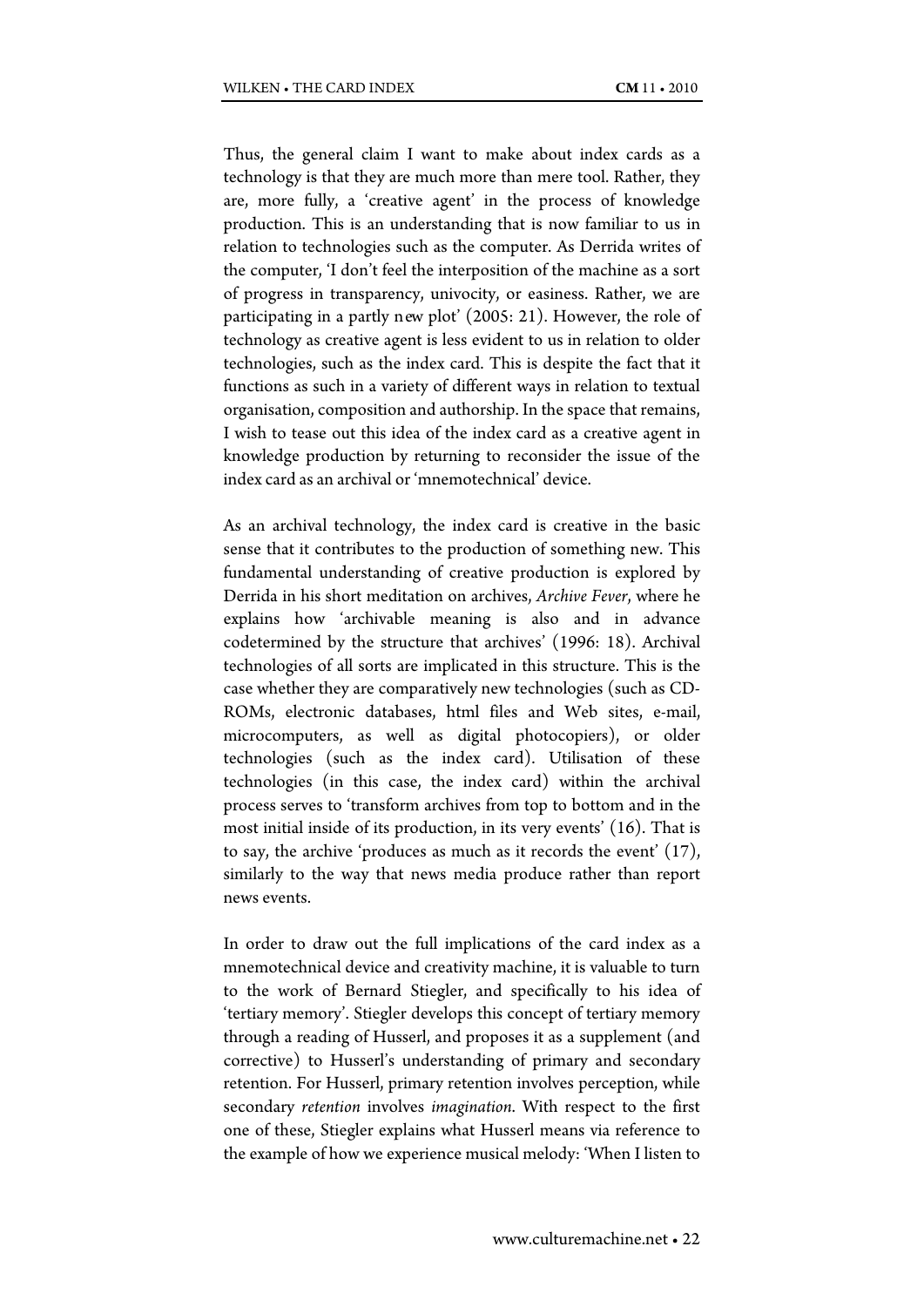a melody, the [temporal] object is presented to me in a flow. In the course of the flow each of the notes which presents itself now has retained in it all the notes which preceded it …' (quoted in Roberts, 2006: 57). Thus, as Roberts explain g a melody is 'an example of primary retention in as much as the retention of previous notes belongs to the very act of perception', and, 'without this primary retention, or primary memory, there is no perception of the melody' (57). As far as secondary retention goes, an example of this would be when we recollect a melody heard on a previous occasion.

Stiegler's argument is that Husserl's schema becomes problematic when the issue of reproduction is introduced. In this case, as Roberts explains, 'the very experience of perceiving the same temporal object twice is possible only by virtue of the prosthetic memory support of digital or analogue recording' (58). The recorded memories made possible by various technological prostheses or memory supports Stiegler refers to as 'tertiary memory'.

In outlining this concept of tertiary memory, Stiegler makes two crucial points that have a significant bearing on the present discussion of index cards as a form of creativity machine. The first is that the technical memory support that enables and forms tertiary memory 'highlights the fact of the selection of primary retention by consciousness, and thus the intervention of imagination at the very centre of perception' (quoted in Roberts, 2006: 58). Furthermore, as Lechte (2007: 69) points out, writing and its material supports – such as the index card – are 'part of recording' and thus implicated in this understanding of 'tertiary memory'. This is significant in the sense that imagination as creative production is thus intimately linked to our use of various mnemotechnical textual devices, such as the index card. The second key point is that, for Stiegler, 'tertiary memory always already inhabits my secondary memories as well as my primary memories and my present "itself"' (2009: 42). In other words, 'tertiary memory is constitutive of primary and secondary memory and not derivative from them' (Roberts, 2006: 58). Such an understanding again places our mnemotechnical prostheses – like the index card – at the very centre of human perception, creativity and invention.

One thing should be made clear: this is clearly not to outline a technological determinist argument. Rather, it is to acknowledge that our technological prostheses, such as the computer, and the card index before it, are significant 'non-human actors' (Latour, 2005) that are entwined in a 'complex distribution of agency –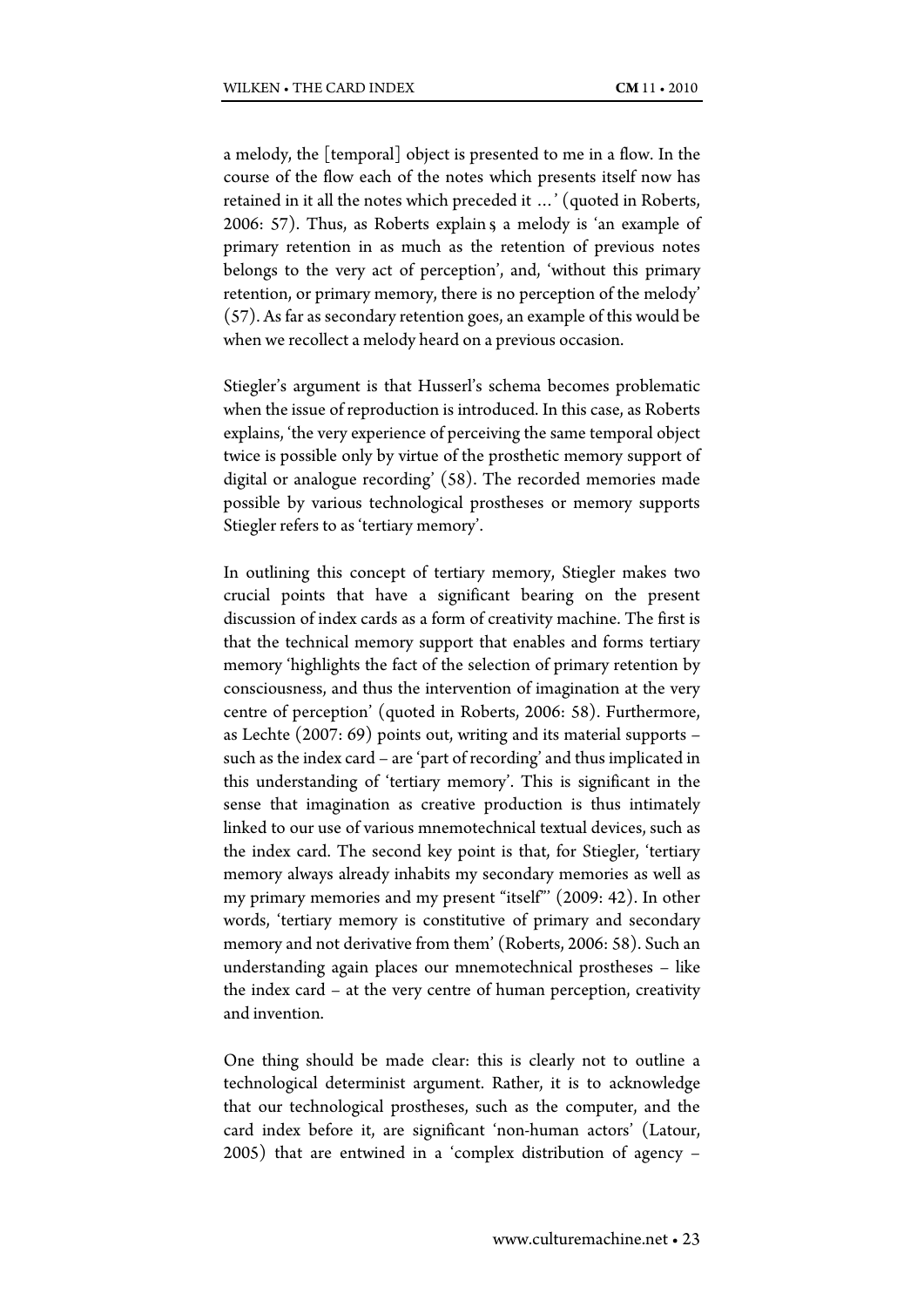between people, objects, technologies, texts' (Bennett & Healy, 2009: 3). Or, to put this in Stieglerian terms, 'prosthetics are not an addition that may be dispensed with'; rather, they 'are a necessary part of human "identity"' (Lechte, 2007: 66). To follow this configuration is to grasp how and why the index card can and should be considered to function not only as a tool but also, and more particularly, as a creative agent in the process of knowledge production. This is something that has long been grasped by artists (Spieker, 2008; Krauss, 1985). It is also something that has been both understood and embraced by intellectuals, from Wittgenstein and Levi-Strauss, to Leiris, Perec, and, of course, Barthes. In these contexts, the index card/card index is a key historical form of 'creative media' – one that is instructive for exploring the epistemological question of how we can perform knowledge differently through a set of practices that also 'produce things'.

#### **Conclusion**

I opened this article with an examination of Cartier-Bresson's 1963 photographic portrait of Barthes, where I proposed that these card boxes reveal a 'secondary', indirect autobiography – one which tells the story of the overall place of the card index in Barthes' work, and the crucial role they have served in shaping all facets of his intellectual endeavours, from recording his notes, and organising his thoughts and arguments, to moulding the development of his thinking on criticism and textuality.

In closing, I would like to return to this image to further consider the place and function of the index card boxes in the background to this image. What I would like to propose is that, in this particular photograph, the inclusion of these card boxes also serves as a reminder – indeed, as crucial documentary evidence – of invention (in the Derridean sense) and of the card index's crucial place in facilitating this philosophical invention. As Rodolphe Gasché (1994: 9) explains, in relation to Derrida's particular conception of invention, 'the arrival of something new' can 'only be established' on condition that it is 'subjected to the public' and publicly recognised and legitimised as new. Of course, and as detailed above, Roland Barthes was not the first or the only thinker to use a card index in creative ways in the course of his intellectual endeavours. However, as a case study, what is remarkable about Barthes's use is how index cards figure in Barthes' intellectual labours in rich and complex ways. They have served as memory aid, organisational device, and as 'co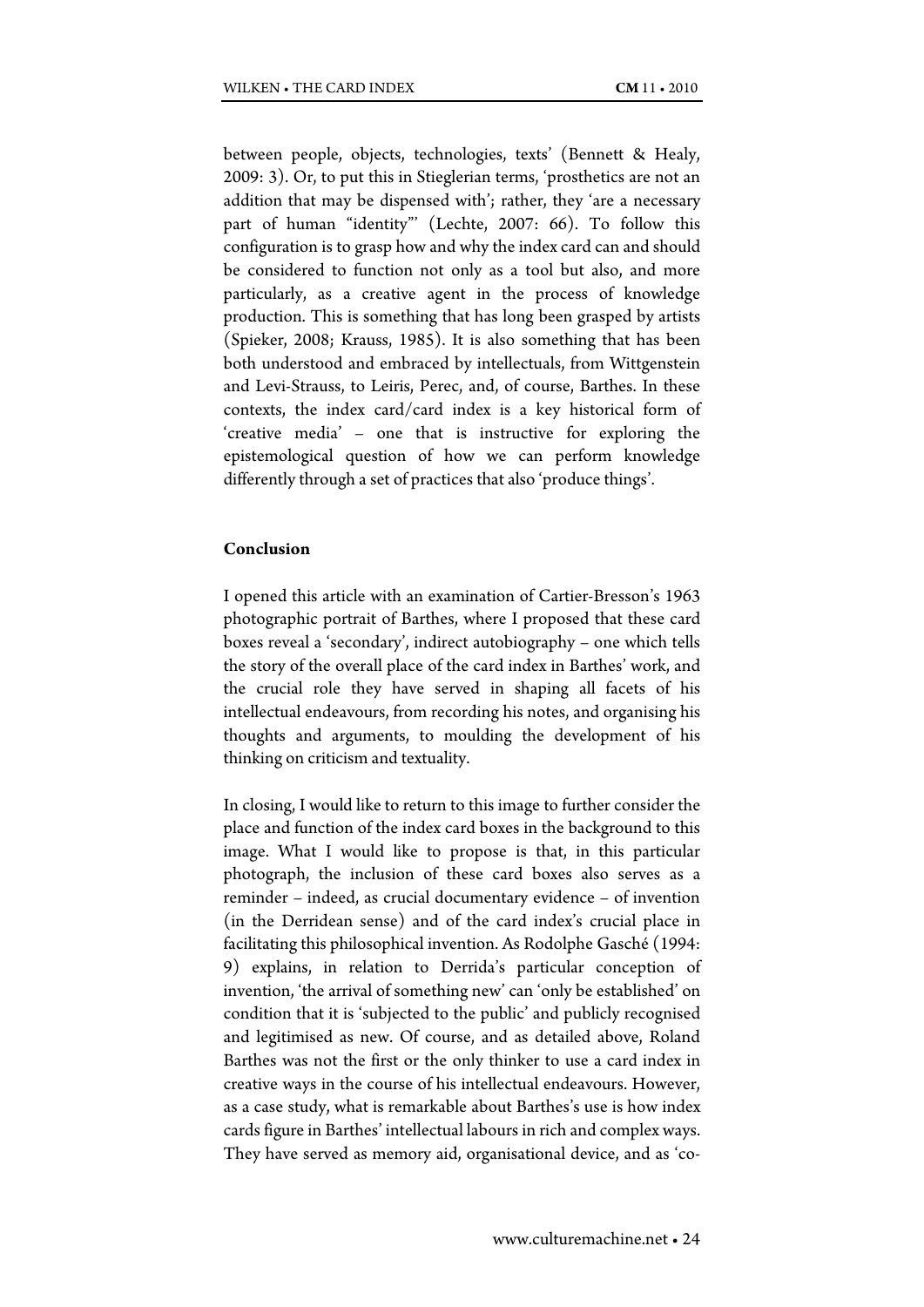author' or 'creativity machine' in the construction and formal resolution of his texts, in the process serving as a kind of exemplary illustration of, or model for, his later theoretical formulations on textuality.

In this context, then, it is possible to interpret Barthes' inclusion of facsimiles of his cards in *Roland Barthes by Roland Barthes* and mention of them in interview as more than a way of 'outing' his card catalogue as 'co-author of his texts' (Krapp, 2006: 363). While this interpretation is significant, these public displays on the part of Barthes can also be read as a way of actively declaring the arrival of something 'new' (invention) and seeking public recognition and legitimation of this. Revisiting Cartier-Bresson's early portrait of Barthes, then, we might read the presence of the index card boxes in a similar way: as a less overt but no less significant public declaration of the crucial future role not just of Barthes' card index but of index cards in general as a 'creativity machine', and as an historically significant pre-digital form of creative media.

# **Notes**

<sup>1</sup> Further to this list is broader artistic interest in what Rosalind Krauss calls the 'logic of the index'. In an essay first published in 1977 in which she reflects on the art practice of that decade, Krauss writes: '[T]he index must be seen as something that shapes the sensibility of a large number of contemporary artists; that whether they are conscious of it or not, many of them assimilate their work (in part if not wholly) to the logic of the index' (1985: 219).

<sup>2</sup> This conception of the card index as 'memory crutch' can also be read the other way round. For example, the writer Cyril Connolly suggests that, 'our memories are card-indexes consulted, and then put back in disorder by authorities whom we do not control' (1973: 84).

<sup>3</sup> Created in 1988, at the initiative of scientists and publishing professionals, the Institut Mémoires de l'édition contemporaine (IMEC) is devoted to the collection, preservation and promotion of the work of the main publishing houses and magazines, as well as key individuals in the life of book creation: publishers, writers, artists, scholars, critics, designers, booksellers, printers, reviewers, literary agents, journalists, literary managers, and so on.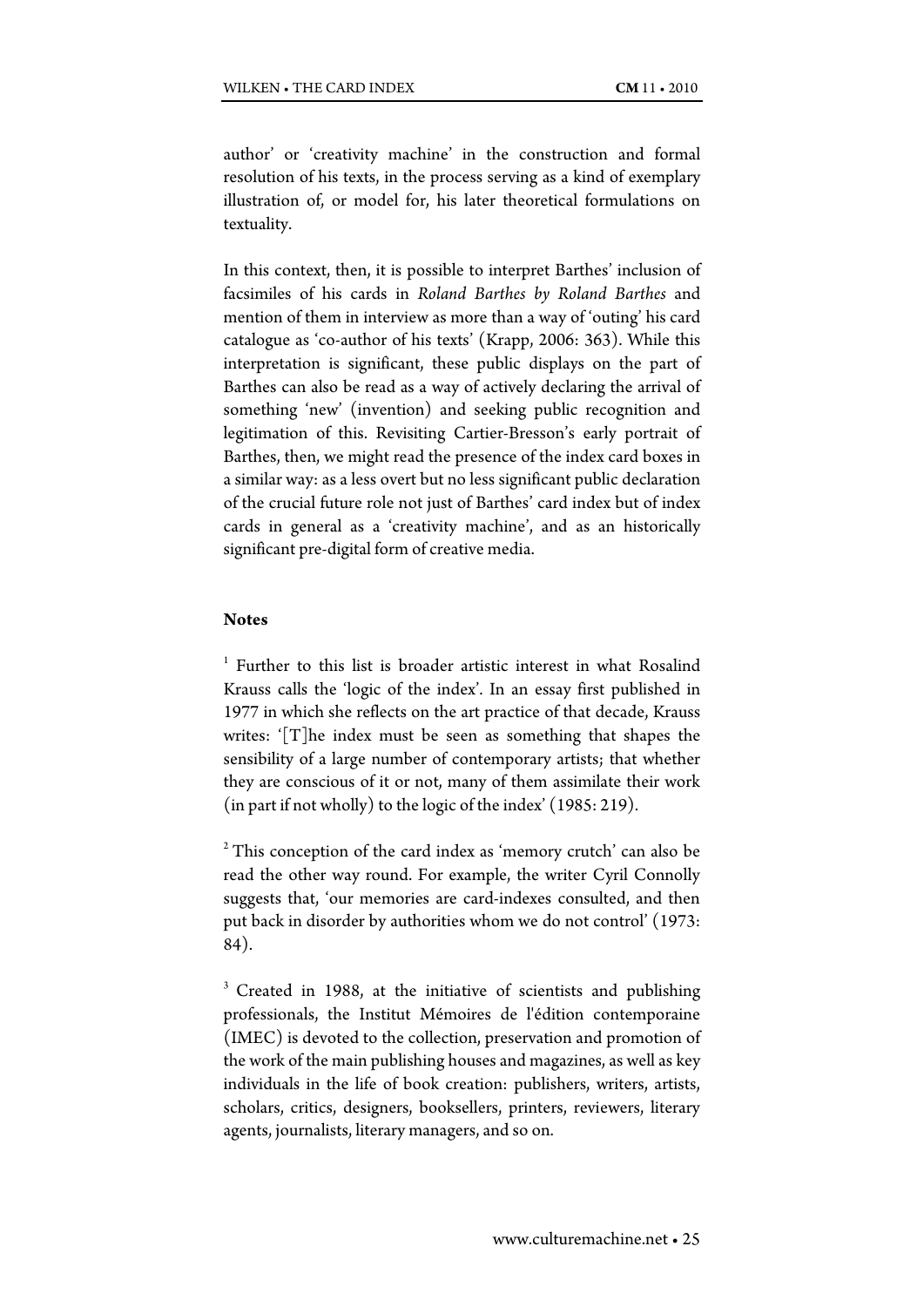4 Walter Benjamin develops the same understanding of the 'nontotalisable' fragment. As Paul de Man explains in relation to one passage by Benjamin, 'he is not saying that the fragments constitute a totality, he says the fragments are fragments, and that they remain essentially fragmentary. They follow each other up, metonymically, and they will never constitute a totality' (1986: 91).

 $<sup>5</sup>$  In one interview, Barthes lists the fragment among the 'twenty key</sup> words' most important to him (see Barthes, 1991: 205-211).

 $6$ This has been described as part of Barthes' 'denial of the technical distinction between "creative" and critical writing' (Moriarty, 1991: 118). Elsewhere, however, this interpretation has been questioned. For example, Mowitt argues that the work of Barthes (and other structuralists) on textuality is 'not to question facilely the distinction between criticism and creativity, but rather to alter the "subject position" constituted by critical discourse' (1992: 133-134).

7 Commenting on the significance of Barthes' use of this technique, Alain Robbe-Grillet observes that 'the Barthesian fragment shifts (*glisse*) continuously and its meaning [and perhaps significance] is situated not in the bits of content that will appear here and there, but, on the contrary, *in the shifting (glissement) itself*' (cited in Bensmaïa, 1987: 24).

<sup>8</sup> Here I am referring to the work of Philip Lewis, who writes: 'The machine metaphor is apt in the case of a text, whether poetic or philosophic, because the structuralist account being sought considers the operation of the mechanism – how the textual motor runs – without regard for the operator or for the objective product of its operation' (1982: 11).

## **References**

Aarseth, E. J. (1997) *Cybertext: Perspectives on Ergodic Literature*. Baltimore: The Johns Hopkins University Press.

August, M. A. (1981) 'A Study of the Modern Autobiographical Fragment: Writing or Self-Affirmation in the Works of Francis Ponge, Michel Leiris, and Roland Barthes', unpublished PhD thesis, Columbia University.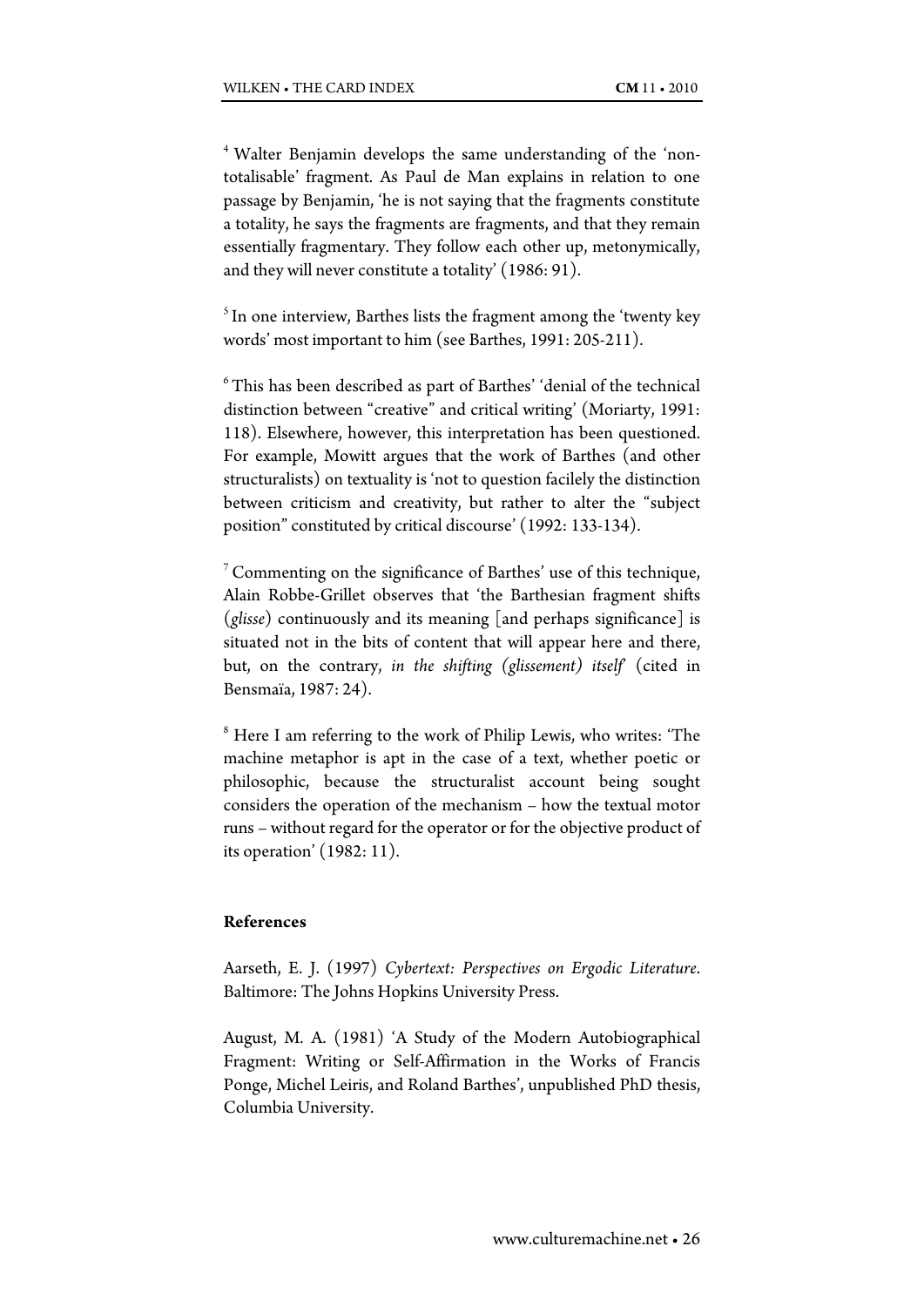Barthes, R. (1972a) 'Preface', *Critical Essays*. Trans. R. Howard. Evanston: Northwestern University Press: xi-xxi.

Barthes, R. (1972b) 'The Structuralist Activity', *Critical Essays*. Trans. R. Howard. Evanston: Northwestern University Press: 213- 220.

Barthes, R. (1975) *The Pleasure of the Text*. Trans. R. Miller. New York: Hill and Wang.

Barthes, R. (1977a) 'From Work to Text', *Image Music Text*. Trans. S. Heath. London: Fontana/Collins: 155-164.

Barthes, R. (1977b) *Roland Barthes by Roland Barthes*. Trans. R. Howard. London: Papermac.

Barthes, R. (1982) 'The Reality Effect', in T. Todorov (ed.), *French Literary Theory Today*. Trans. R. Carter. Cambridge: Cambridge University Press: 11-17.

Barthes, R. (1987a) *Michelet*. Trans. R. Howard. New York: Hill and Wang.

Barthes, R. (1987b) *Writer Sollers*. Trans. P. Thody. Minneapolis: University of Minnesota Press.

Barthes, R. (1990) *A Lover's Discourse: Fragments.* Trans. R. Howard. Harmondsworth, Middlesex: Penguin.

Barthes, R. (1991) *The Grain of the Voice: Interviews 1962-1980*. Trans. L. Coverdale. Berkeley: University of California Press.

Barthes, R. (1993) *Camera Lucida*. Trans. R. Howard. London: Vintage.

Barthes, R. (1997) *Sade / Fourier / Loyola*. Trans. R. Miller. Baltimore: The Johns Hopkins University Press.

Barthes, R. (1998) *S/Z*. Trans. R. Miller. New York: Hill and Wang.

Bennet, T. and Healy, C. (2009) 'Introduction: Assembling Culture', *Journal of Cultural Economy*, 2 (1-2) (March/July): 3-10.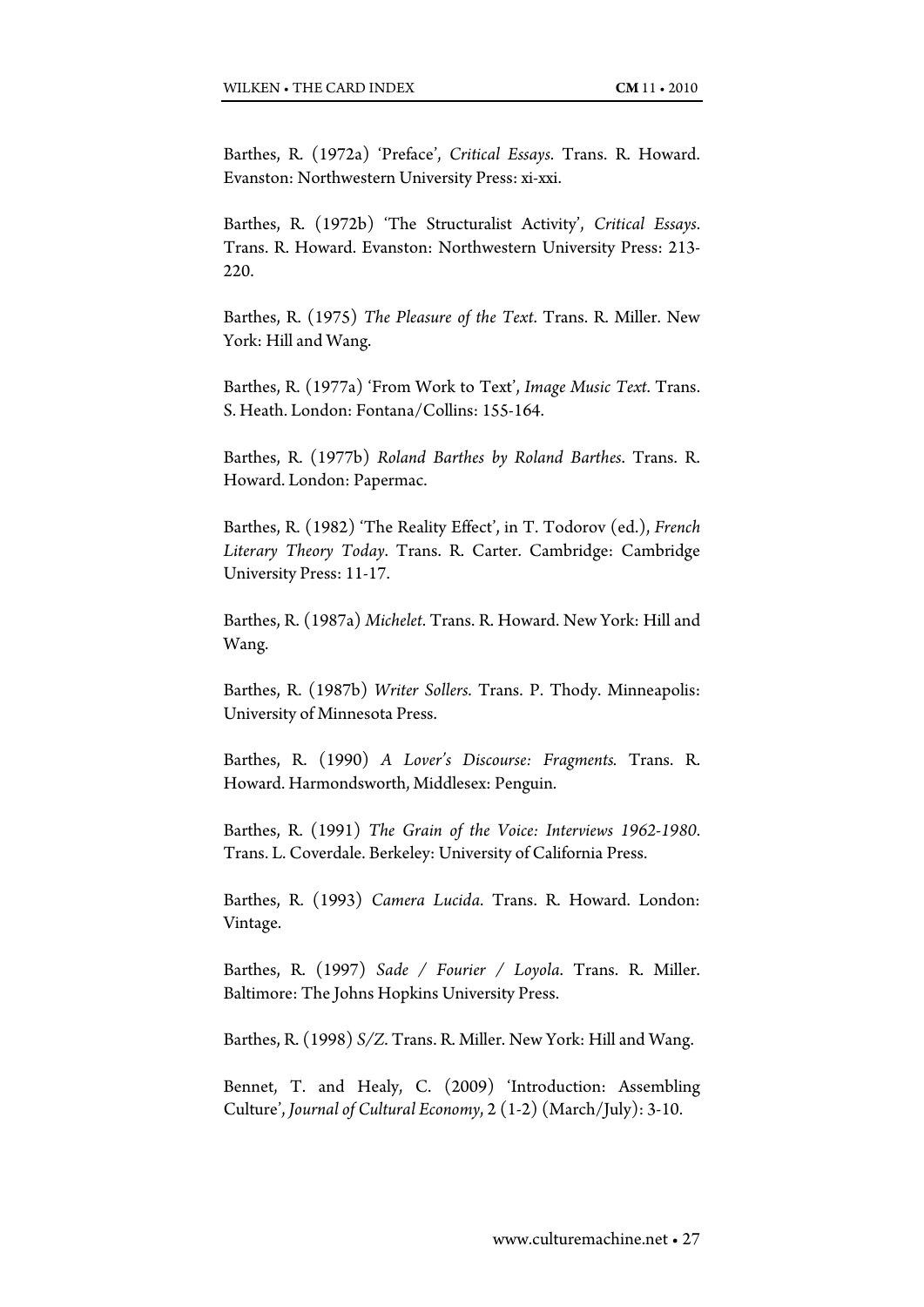Bensmaïa, R. (1987) *The Barthes Effect: The Essay as Reflective Text*. Trans. P. Fedkiew. Minneapolis: University of Minnesota Press.

Benjamin, W. (1985) 'Moscow Diary'. Trans. R. Sieburth. *October* 35 (Winter): 9-122.

Benjamin, W. (1996) *Selected Writings, Volume 1.* Eds M. Bullock and M. W. Jennings. Cambridge, MA: Belknap Press.

Benjamin, W. (2006) *Walter Benjamin and the Arcades Project*. Ed. B. Hanssen. London: Continuum.

Benjamin, W. (2007) *Walter Benjamin's Archive: Images, Texts, Signs*. Ed. U. Marx, G. Schwarz, E. Wizisla. Trans. E. Leslie. London: Verso.

Blanchot, M. (1995) *The Writing of the Disaster*. Trans. A. Smock. Lincoln, Nebraska: University of Nebraska Press.

Calvet, J.-L. (1994) *Roland Barthes: A Biography*. Trans. S. Wykes. Bloomington: Indiana University Press.

Clerc, T. (2005) 'Preface', in R. Barthes, *The Neutral*. Trans. R. E. Krauss and D. Hollier. New York: Columbia University Press: xxixxv.

Connolly, C. (1973) *The Unquiet Grave: A Word Cycle.* London: Hamish Hamilton Library.

De Man, P. (1986) *The Resistance to Theory*. Minneapolis: University of Minnesota Press.

Derrida, J. (1989) 'Psyche: Inventions of the Other', in L. Waters and W. Godzich (eds), *Reading de Man Reading*. Trans. C. Porter. Minneapolis: University of Minnesota Press: 25-65.

Derrida, J. (1996) *Archive Fever*. Trans. E. Prenowitz. Chicago: University of Chicago Press.

Derrida, J. (2005) *Paper Machine*. Trans. R. Bowlby. Stanford, CA: Stanford University Press.

Gasché, R. (1994) *Inventions of Difference: On Jacques Derrida*. Cambridge, MA: Harvard University Press.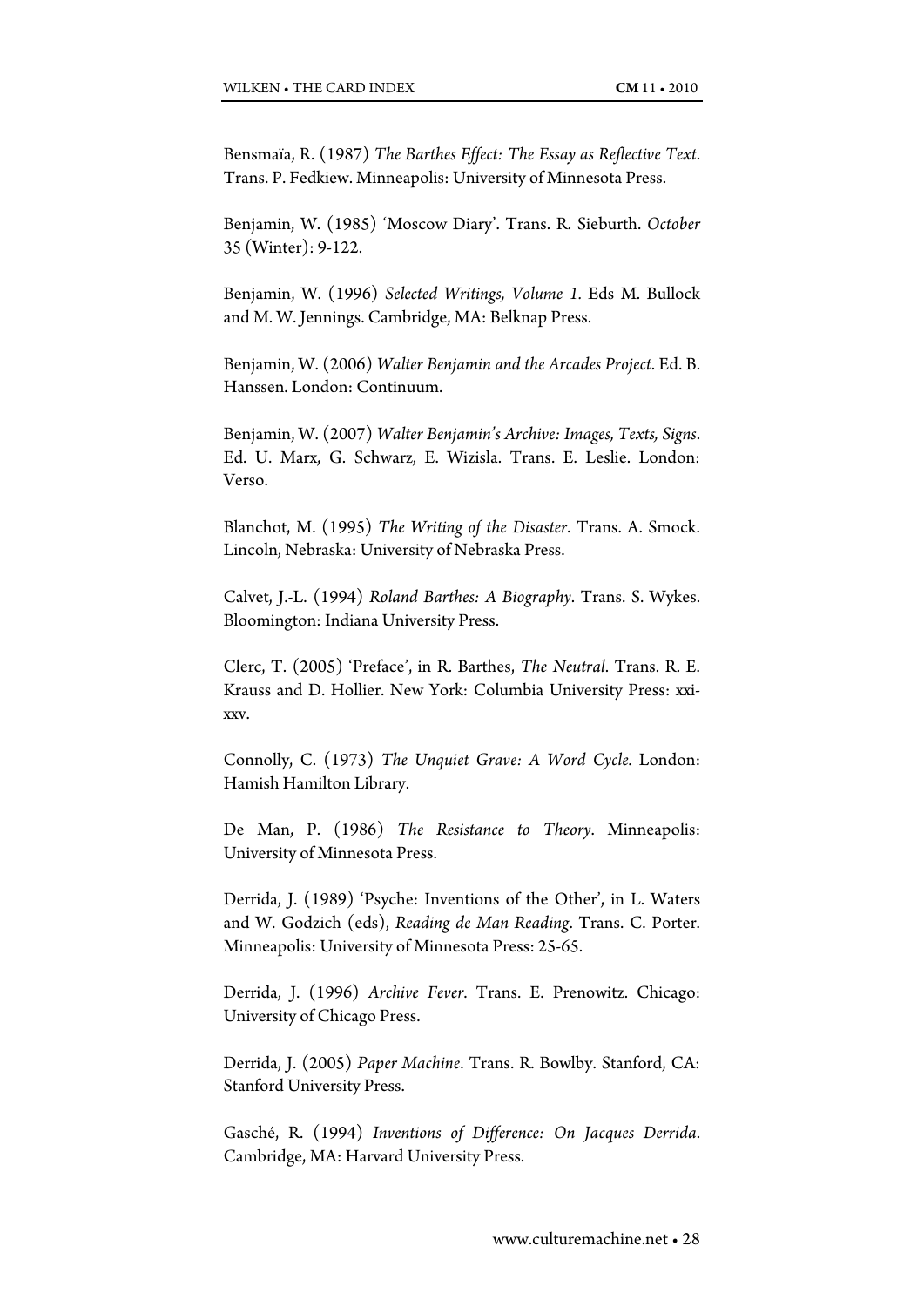Hollier, D. (2005) 'Notes (on the Index Card)', *October* 112 (Spring): 35-44.

Krapp, P. (2006) 'Hypertext *Avant La Lettre*', in W. H. K. Chun & T. Keenan (eds), *New Media, Old Theory: A History and Theory Reader*. New York: Routledge: 359-373.

Krauss, R. E. (1985) 'Notes on the Index: Part 2', in *The Originality of the Avant-Garde and Other Modernist Myths*. Cambridge, MA: MIT Press: 210-219.

Lash, S. (1990) *Sociology of Postmodernism*. London: Routledge.

Latour, B. (2005) *Reassembling the Social: An Introduction to Actor-Network-Theory*. Oxford: Oxford University Press.

Lechte, J. (2007) 'Technics, Time and Stiegler's "Orthographic Moment"', *Parallax*, 13 (4): 64-77.

Lewis, P. (1982) 'The Post-Structuralist Condition', *Diacritics*, 12 (1) (Spring): 2-24.

Mellamphy, D. (1998) 'Fragmentality (Thinking the Fragment)', *Dalhousie French Studies* 45: 83-98.

Mitchell, W. J. (1994) *The Reconfigured Eye: Visual Truth in the Post-Photographic Era*. Cambridge, MA: MIT Press.

Moriarty, M. (1991) *Roland Barthes*. Cambridge: Polity.

Mowitt, J. (1992) *Text: The Genealogy of an Antidisciplinary Object*. Durham: Duke University Press.

Plotnitsky, A. (1997) 'Un-*Scriptible*', in J.-M. Rabate (ed.), *Writing the Image after Roland Barthes*. Philadelphia: University of Pennsylvania Press: 243-258.

Richman, M. (1987) 'Foreword', in R. Bensmaïa, *The Barthes Effect: The Essay as Reflective Text.* Trans. P. Fedkiew. Minneapolis: University of Minnesota Press: viii-xxi.

Roberts, B. (2006) 'Cinema as Mnemotechnics', *Angelaki*, 11 (1): 55-63.